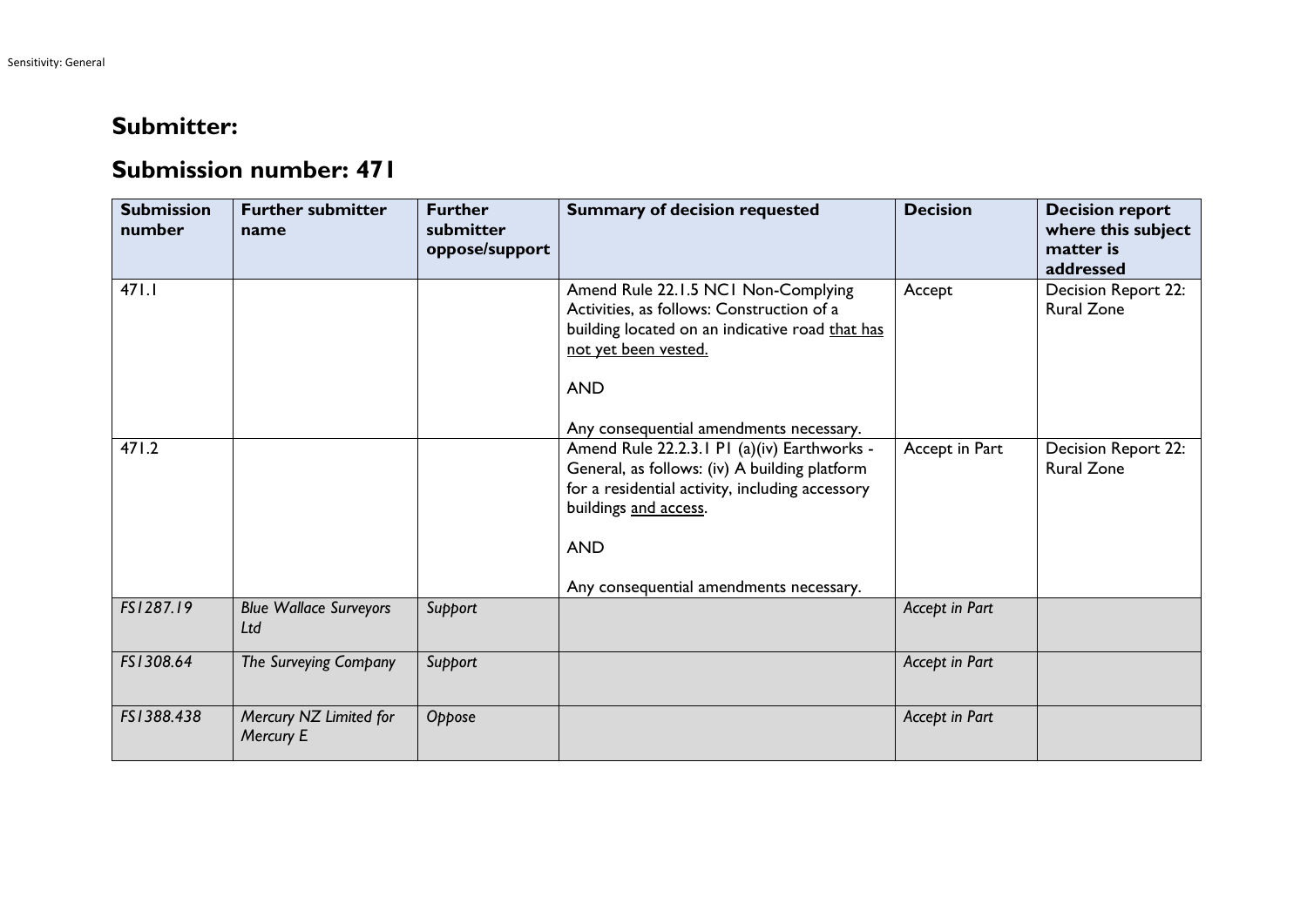| <b>Submission</b><br>number | <b>Further submitter</b><br>name    | <b>Further</b><br>submitter<br>oppose/support | <b>Summary of decision requested</b>                                                                                                                                    | <b>Decision</b> | <b>Decision report</b><br>where this subject<br>matter is<br>addressed |
|-----------------------------|-------------------------------------|-----------------------------------------------|-------------------------------------------------------------------------------------------------------------------------------------------------------------------------|-----------------|------------------------------------------------------------------------|
| 471.3                       |                                     |                                               | Delete Rule 22.2.3.1 P2 (a)(iii) Earthworks -<br>General.<br><b>AND</b>                                                                                                 | Accept          | Decision Report 22:<br><b>Rural Zone</b>                               |
|                             |                                     |                                               | Any consequential amendments necessary.                                                                                                                                 |                 |                                                                        |
| FS1302.9                    | <b>Mercer Airport</b>               | Support                                       |                                                                                                                                                                         | Accept          |                                                                        |
| FS1388.439                  | Mercury NZ Limited for<br>Mercury E | Oppose                                        |                                                                                                                                                                         | Reject          |                                                                        |
| 471.4                       |                                     |                                               | Amend Rule 22.2.3.1 P4 (a)(i) Earthworks -<br>General, as follows: (i) not exceed a volume<br>of 200m3 1000m3;<br><b>AND</b><br>Any consequential amendments necessary. | Accept in Part  | Decision Report 22:<br><b>Rural Zone</b>                               |
| FS1302.10                   | <b>Mercer Airport</b>               | Support                                       |                                                                                                                                                                         | Accept in Part  |                                                                        |
| FS1388.440                  | Mercury NZ Limited for<br>Mercury E | Oppose                                        |                                                                                                                                                                         | Accept in Part  |                                                                        |
| 471.5                       |                                     |                                               | Amend Rule 22.3.1 Number of dwellings<br>within a lot, so that the term "lot" is replaced<br>with "site".<br><b>AND</b>                                                 | Accept in Part  | Decision Report 22:<br><b>Rural Zone</b>                               |
|                             |                                     |                                               | Any consequential amendments necessary.                                                                                                                                 |                 |                                                                        |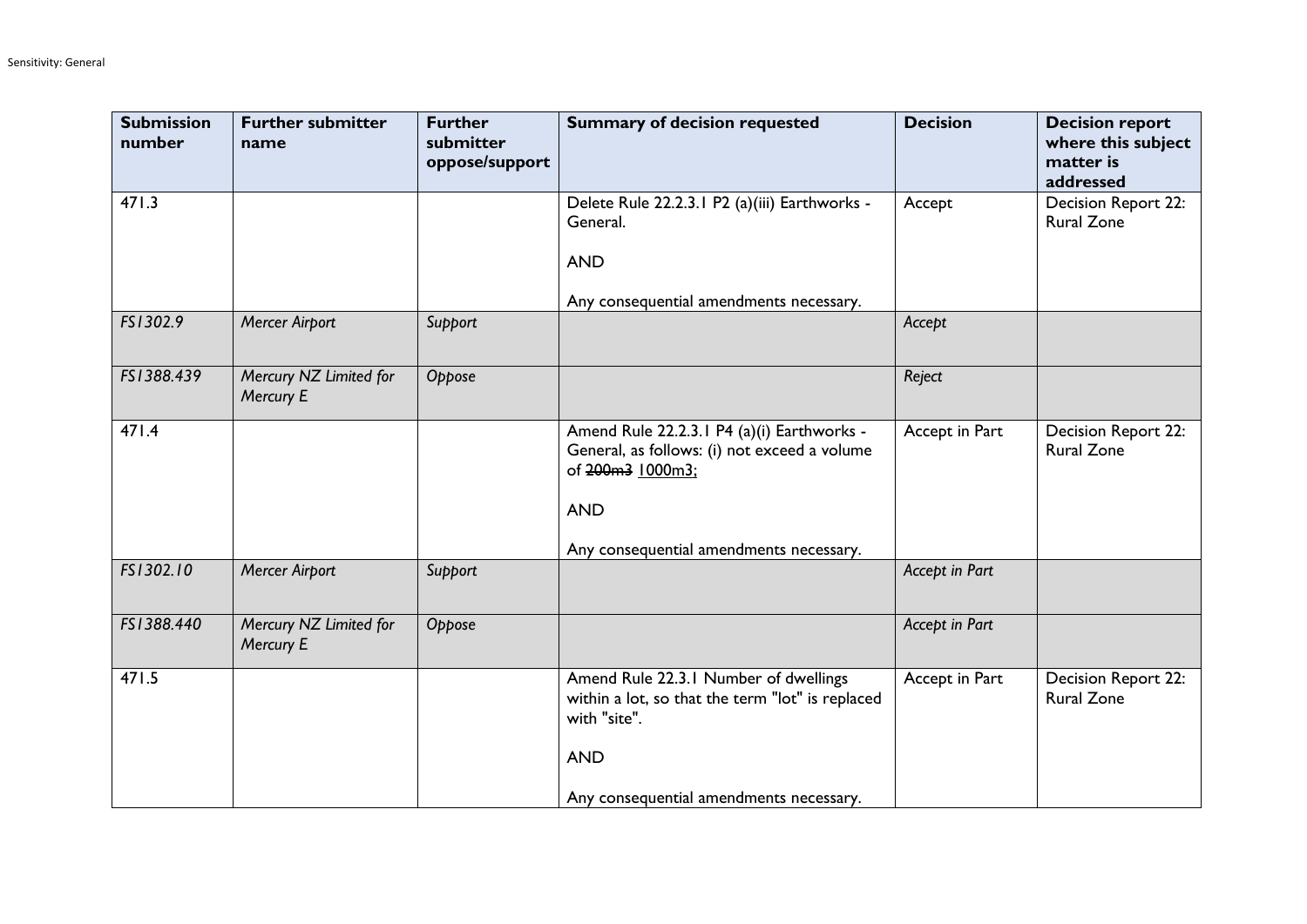| <b>Submission</b><br>number | <b>Further submitter</b><br>name    | <b>Further</b><br>submitter<br>oppose/support | <b>Summary of decision requested</b>                                                                                                                                                                                                                                                                                   | <b>Decision</b> | <b>Decision report</b><br>where this subject<br>matter is<br>addressed |
|-----------------------------|-------------------------------------|-----------------------------------------------|------------------------------------------------------------------------------------------------------------------------------------------------------------------------------------------------------------------------------------------------------------------------------------------------------------------------|-----------------|------------------------------------------------------------------------|
| FS1388.441                  | Mercury NZ Limited for<br>Mercury E | Oppose                                        |                                                                                                                                                                                                                                                                                                                        | Accept in Part  |                                                                        |
| 471.6                       |                                     |                                               | Amend Rule 22.3.2 Minor dwelling, so that<br>the term "lot" is replaced with "site"<br><b>AND</b><br>Amend Rule 22.3.2 PI (a) Minor dwelling as<br>follows: (a) One minor dwelling not<br>exceeding 70m2 gross floor area (excluding<br>garage) within a lot.<br><b>AND</b><br>Any consequential amendments necessary. | Accept in Part  | Decision Report 22:<br><b>Rural Zone</b>                               |
| FS1060.1                    | Anthony Weddle                      | Support                                       |                                                                                                                                                                                                                                                                                                                        | Accept in Part  |                                                                        |
| FS1388.442                  | Mercury NZ Limited for<br>Mercury E | Oppose                                        |                                                                                                                                                                                                                                                                                                                        | Accept in Part  |                                                                        |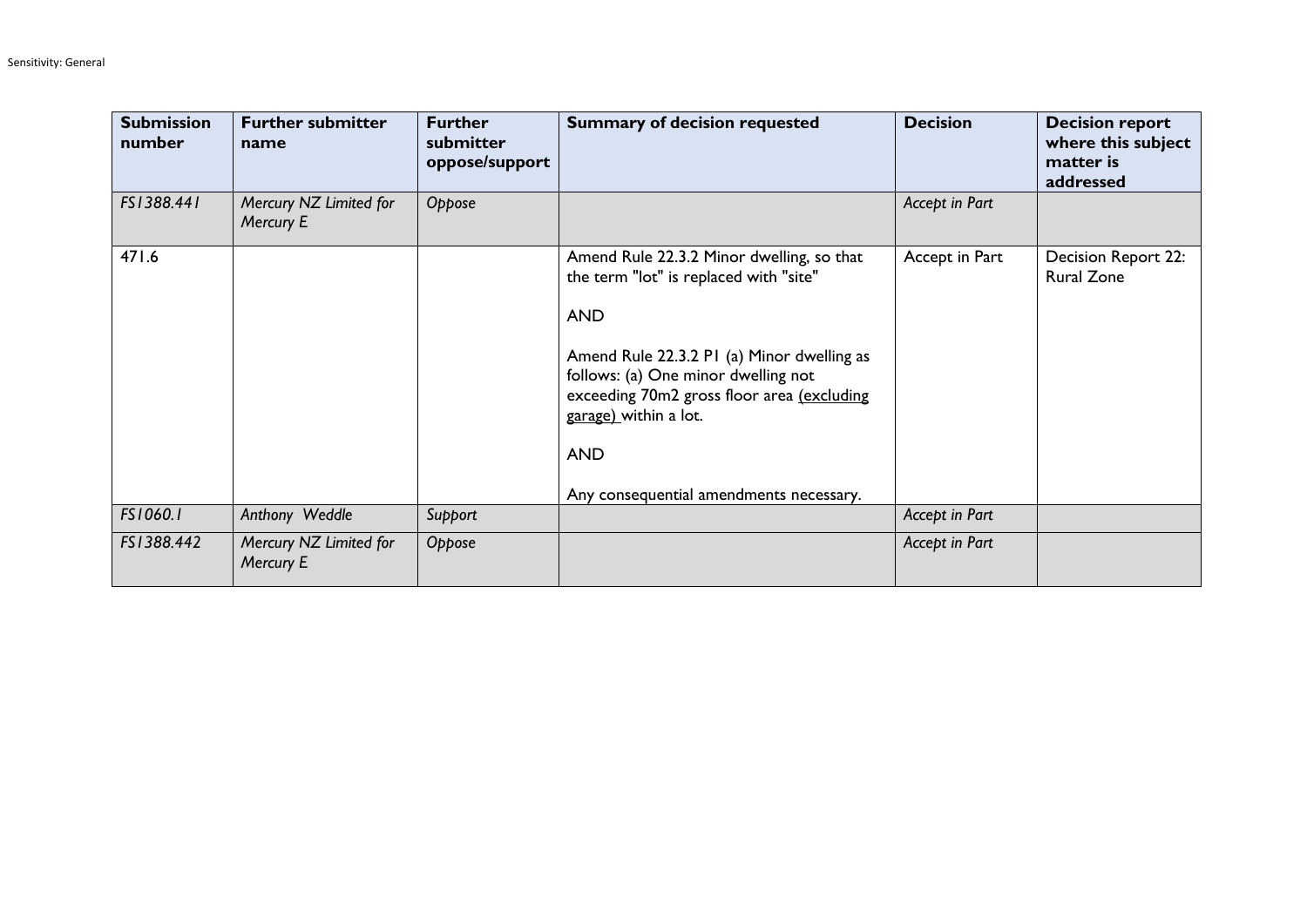| <b>Submission</b><br>number | <b>Further submitter</b><br>name | <b>Further</b><br>submitter<br>oppose/support | <b>Summary of decision requested</b>                                                                                                                                                                                                                                                                                                                                                         | <b>Decision</b> | <b>Decision report</b><br>where this subject<br>matter is<br>addressed |
|-----------------------------|----------------------------------|-----------------------------------------------|----------------------------------------------------------------------------------------------------------------------------------------------------------------------------------------------------------------------------------------------------------------------------------------------------------------------------------------------------------------------------------------------|-----------------|------------------------------------------------------------------------|
| 471.7                       |                                  |                                               | Delete several terms such as "Outstanding<br>Natural Character Area" and"High Natural<br>Character Area" from Rule 22.3.3 Buildings<br>and structures in Landscape and Natural<br>Character Areas OR Add definitions for areas<br>such as Outstanding Natural Character Area<br>and High Natural Character Area to Chapter<br>13 Definitions. AND Any consequential<br>amendments necessary. | Reject          | Decision Report 10:<br>Landscapes                                      |
| 471.8                       |                                  |                                               | Amend Rule 22.3.4.1 P2 Height - Building<br>General, as follows: P2 The maximum height<br>of any dwelling or building must not exceed<br>7.5m in a Significant Amenity Landscape.<br><b>AND</b><br>Any consequential amendments necessary.                                                                                                                                                   | Reject          | Decision Report 10:<br>Landscapes                                      |
| 471.9                       |                                  |                                               | Amend Rule 22.3.7.1 Building Setbacks - All<br>boundaries, by deleting the term "Record of<br>Title" and replacing with "site".<br><b>AND</b><br>Any consequential amendments necessary.                                                                                                                                                                                                     | Reject          | Decision Report 22:<br><b>Rural Zone</b>                               |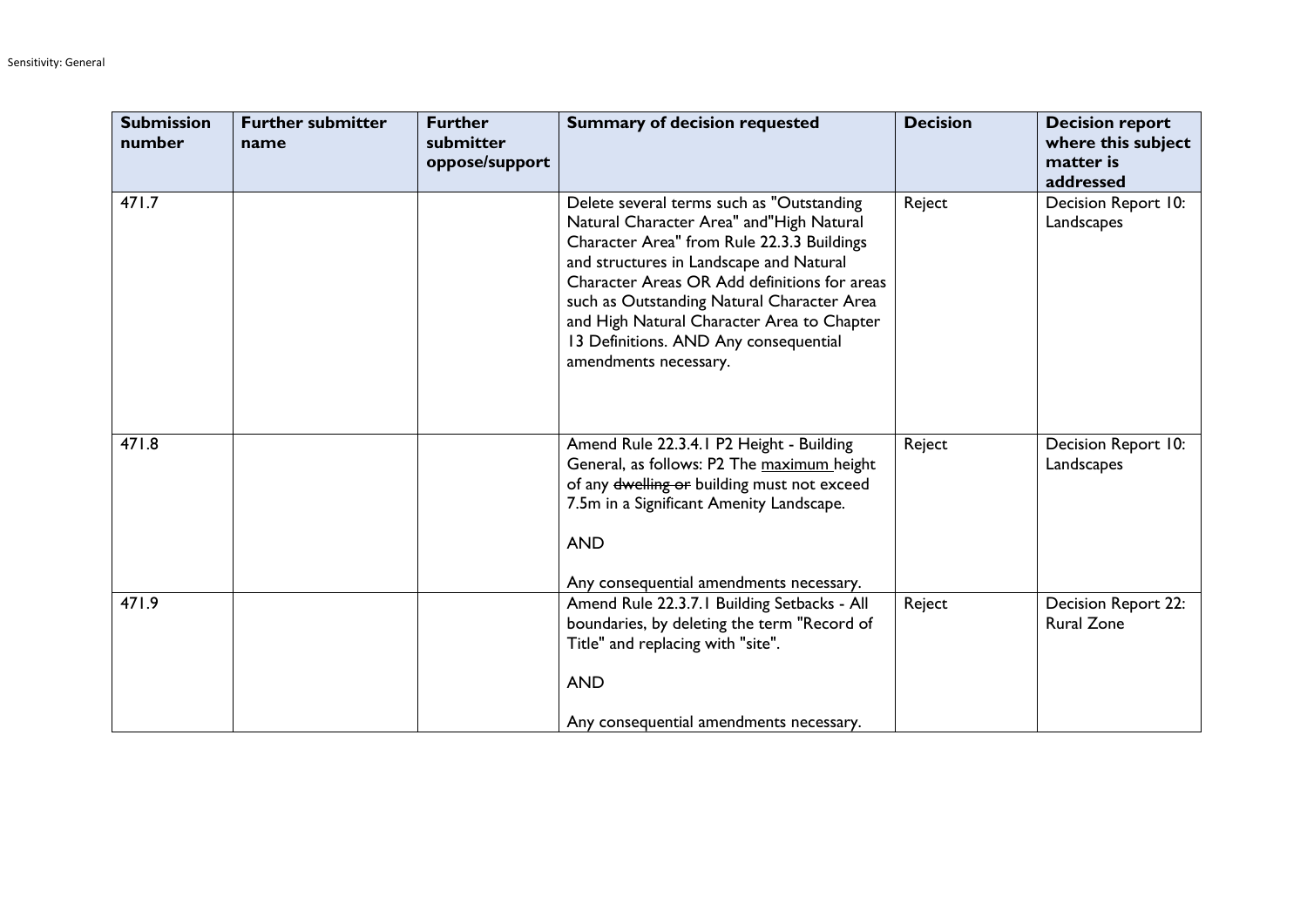| <b>Submission</b><br>number | <b>Further submitter</b><br>name | <b>Further</b><br>submitter<br>oppose/support | <b>Summary of decision requested</b>                                                                                                                                                                                                                                                                                                                                                                                                                                                                                                          | <b>Decision</b> | <b>Decision report</b><br>where this subject<br>matter is<br>addressed |
|-----------------------------|----------------------------------|-----------------------------------------------|-----------------------------------------------------------------------------------------------------------------------------------------------------------------------------------------------------------------------------------------------------------------------------------------------------------------------------------------------------------------------------------------------------------------------------------------------------------------------------------------------------------------------------------------------|-----------------|------------------------------------------------------------------------|
| 471.10                      |                                  |                                               | Amend Rule 22.3.7.1 P1, P2, P3 and P4<br>Building Setbacks - All boundaries, as follows:<br>P1 (a)(ii) 17.5m from the centre line of an<br>indicative road that has not yet been vested;<br>P2 (a)(ii) 17.5m from the centre line of an<br>indicative road that has not yet been vested;<br>P3 (a)(ii) 22m from the centre line of an<br>indicative road that has not yet been vested;<br>P4 (a)(ii) 22m from the centre line of an<br>indicative road that has not yet been vested;<br><b>AND</b><br>Any consequential amendments necessary. | Accept in Part  | Decision Report 22:<br><b>Rural Zone</b>                               |
| 471.11                      |                                  |                                               | Amend Rule 22.3.7.1 Building Setbacks - All<br>boundaries to rationalise building setbacks in<br>the Rural Zone. All sites less than 1.6 ha shall<br>have side and rear boundary setbacks of 12m<br>and a road setback of 7.5m.<br><b>AND</b><br>Any consequential amendments necessary.                                                                                                                                                                                                                                                      | Reject          | <b>Decision Report 22:</b><br><b>Rural Zone</b>                        |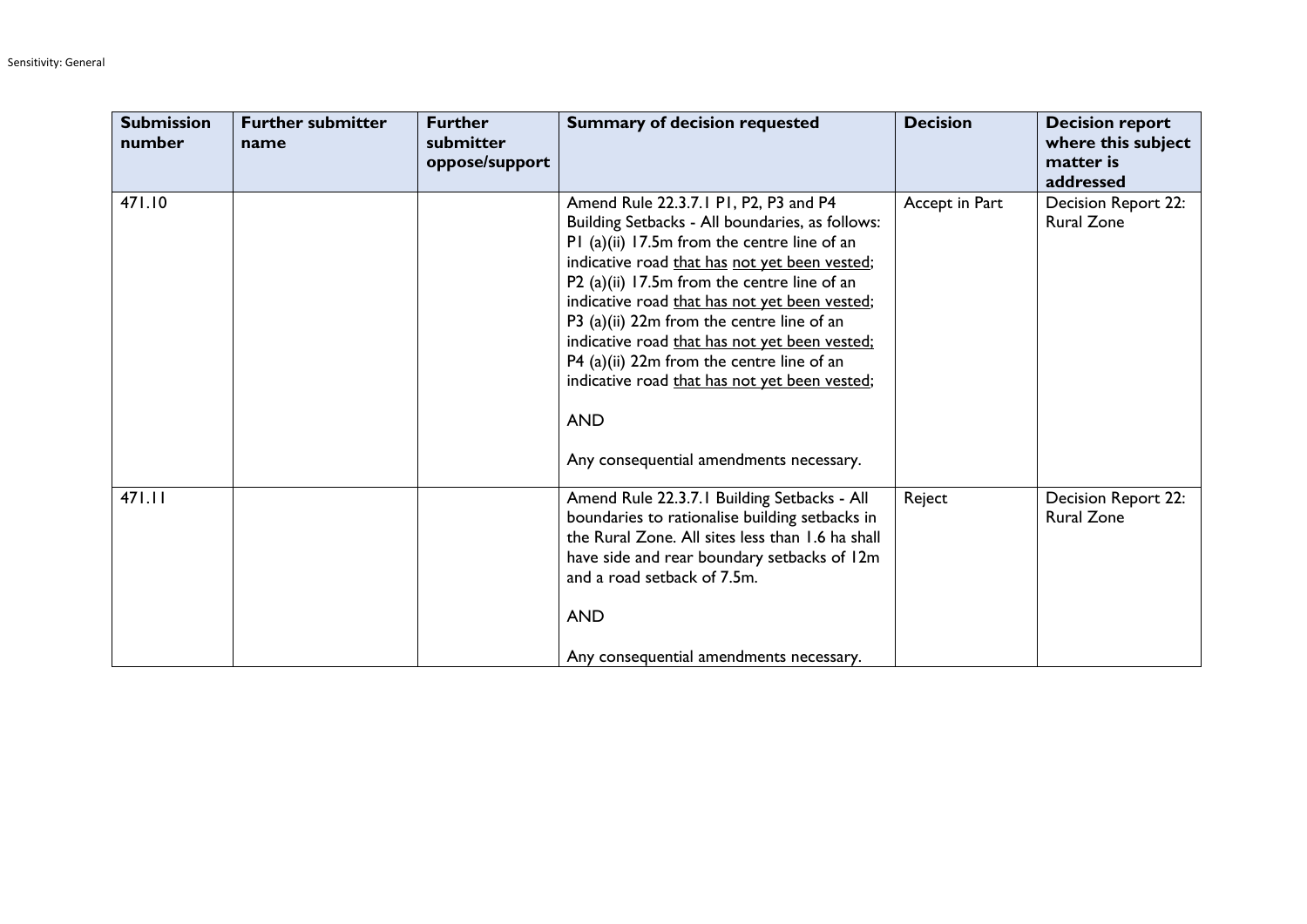| <b>Submission</b><br>number | <b>Further submitter</b><br>name    | <b>Further</b><br>submitter<br>oppose/support | <b>Summary of decision requested</b>                                                                                                                                                                                                                                                                                                                                                                                                                                                 | <b>Decision</b> | <b>Decision report</b><br>where this subject<br>matter is<br>addressed |
|-----------------------------|-------------------------------------|-----------------------------------------------|--------------------------------------------------------------------------------------------------------------------------------------------------------------------------------------------------------------------------------------------------------------------------------------------------------------------------------------------------------------------------------------------------------------------------------------------------------------------------------------|-----------------|------------------------------------------------------------------------|
| 471.12                      |                                     |                                               | Amend Rule 22.3.7.5 PI Building setback -<br>water bodies, as follows: PI (a) Any building<br>must be set back a minimum of 32m: (i) 32m<br>from the margin of any: A. Lake; with a bed<br>area of 8ha or more or and B. Wetland with<br>an area greater than Iha; and (ii) 23m from<br>the C. river bank of any river (other than the<br>Waikato River and Waipa River whose bed<br>has an average width 3m or more.); and<br><b>AND</b><br>Any consequential amendments necessary. | Accept in Part  | Decision Report 22:<br><b>Rural Zone</b>                               |
| FS1340.79                   | TaTa Valley Limited                 | Oppose                                        |                                                                                                                                                                                                                                                                                                                                                                                                                                                                                      | Accept in Part  |                                                                        |
| FS1388.443                  | Mercury NZ Limited for<br>Mercury E | Oppose                                        |                                                                                                                                                                                                                                                                                                                                                                                                                                                                                      | Accept in Part  |                                                                        |
| 471.13                      |                                     |                                               | Amend Rule 22.4 Subdivision, by replacing the<br>term "lot" with "Record of Title".<br><b>AND</b><br>Any consequential amendments necessary.                                                                                                                                                                                                                                                                                                                                         | Accept          | Decision Report 22:<br><b>Rural Zone</b>                               |
| FS1388.444                  | Mercury NZ Limited for<br>Mercury E | Oppose                                        |                                                                                                                                                                                                                                                                                                                                                                                                                                                                                      | Reject          |                                                                        |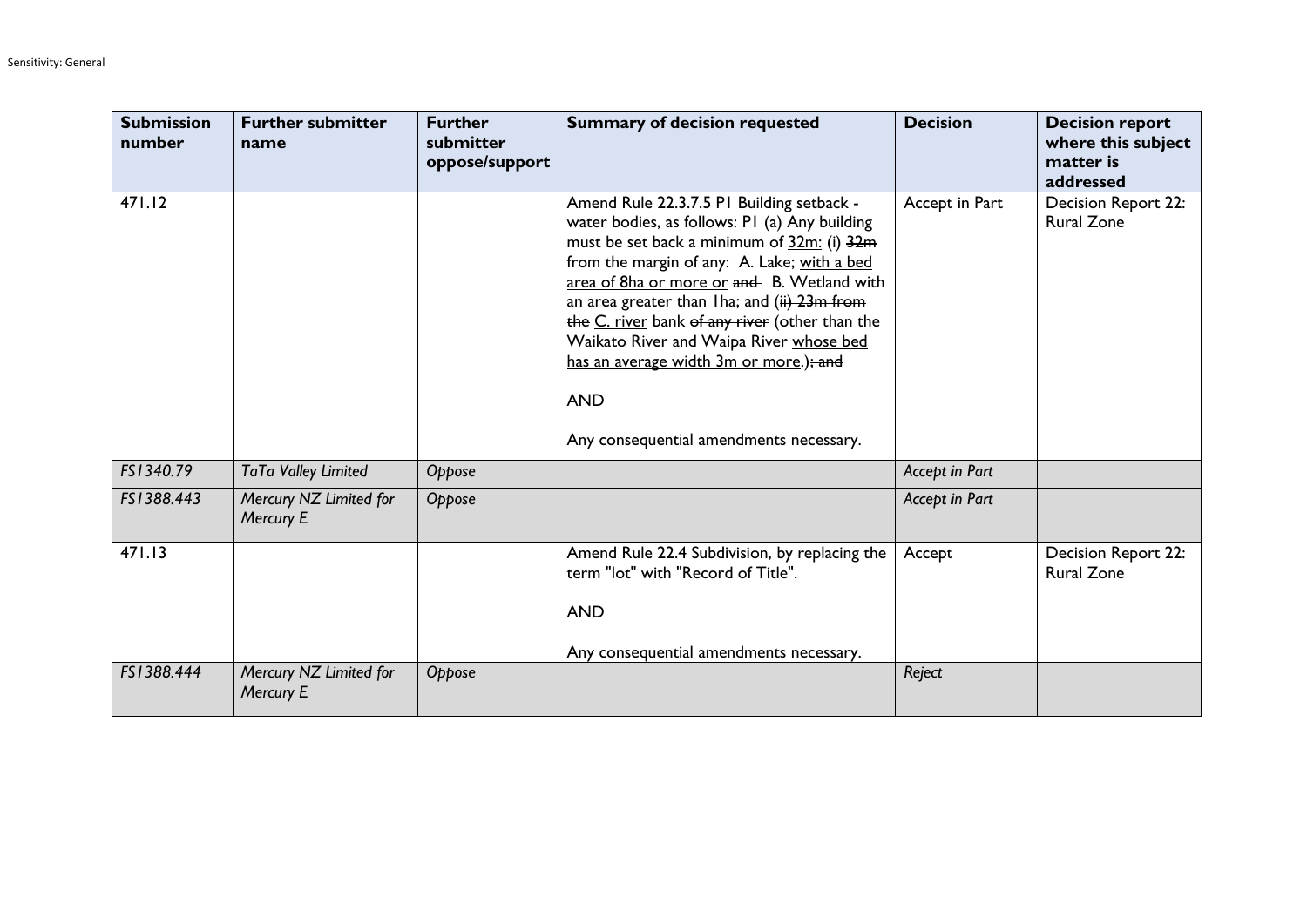| <b>Submission</b><br>number | <b>Further submitter</b><br>name    | <b>Further</b><br>submitter<br>oppose/support | <b>Summary of decision requested</b>                                                                                                                                                                                                                                                                                                                                              | <b>Decision</b> | <b>Decision report</b><br>where this subject<br>matter is<br>addressed |
|-----------------------------|-------------------------------------|-----------------------------------------------|-----------------------------------------------------------------------------------------------------------------------------------------------------------------------------------------------------------------------------------------------------------------------------------------------------------------------------------------------------------------------------------|-----------------|------------------------------------------------------------------------|
| 471.14                      |                                     |                                               | Amend Rule 22.4.1.1 PR1 Prohibited<br>Subdivision, as follows: Any subdivision within<br>the Urban Expansion Area involving the<br>creation of any additional lot record of title<br>excluding one containing a dwelling existing as<br>at 18 July 2018.<br><b>AND</b><br>Any consequential amendments necessary.                                                                 | Reject          | Decision Report 22:<br><b>Rural Zone</b>                               |
| FS1379.189                  | Hamilton City Council               | Oppose                                        |                                                                                                                                                                                                                                                                                                                                                                                   | Accept          |                                                                        |
| FS1388.445                  | Mercury NZ Limited for<br>Mercury E | Oppose                                        |                                                                                                                                                                                                                                                                                                                                                                                   | Accept          |                                                                        |
| 471.15                      |                                     |                                               | Add the following exception to Rule 22.4.1.1<br>PR2 (b) Prohibited subdivision: (v) Rural<br>Hamlet (Rule 22.4.1.5) AND Add a further<br>exception to Rule 22.4.1.1 PR2 (b) Prohibited<br>subdivision as follows if the requested relief in<br>relation to Rule 22.4 is not accepted: (vi)<br>Boundary Relocation (Rule 22.4.1.4). AND<br>Any consequential amendments necessary. | Reject          | Decision Report 22:<br><b>Rural Zone</b>                               |
| FS1308.61                   | The Surveying Company               | Oppose                                        |                                                                                                                                                                                                                                                                                                                                                                                   | Accept          |                                                                        |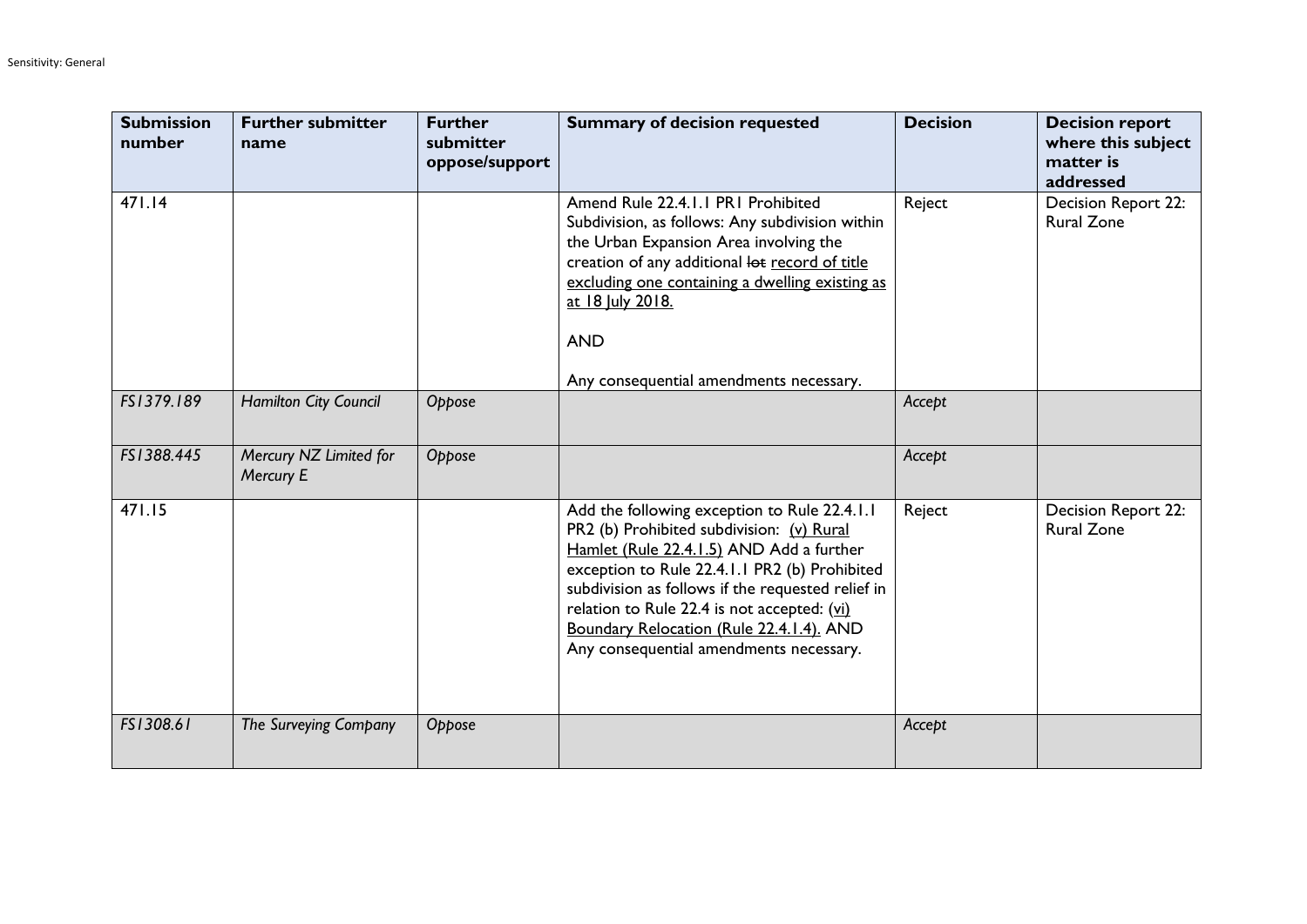| <b>Submission</b><br>number | <b>Further submitter</b><br>name    | <b>Further</b><br>submitter<br>oppose/support | <b>Summary of decision requested</b>                                                                                                                                                                                                                                                                                                                                                                                 | <b>Decision</b>       | <b>Decision report</b><br>where this subject<br>matter is<br>addressed |
|-----------------------------|-------------------------------------|-----------------------------------------------|----------------------------------------------------------------------------------------------------------------------------------------------------------------------------------------------------------------------------------------------------------------------------------------------------------------------------------------------------------------------------------------------------------------------|-----------------------|------------------------------------------------------------------------|
| FS1388.446                  | Mercury NZ Limited for<br>Mercury E | Oppose                                        |                                                                                                                                                                                                                                                                                                                                                                                                                      | Accept                |                                                                        |
| 471.16                      |                                     |                                               | Add the following exception to Rule 22.4.1.1<br>PR3 (b) Prohibited subdivision: (v) Rural<br>Hamlet (Rule 22.4.1.5)<br><b>AND</b><br>Add a further exception to Rule 22.4.1.1 PR3<br>(b) Prohibited subdivision as follows if the<br>requested relief in relation to Rule 22.4<br>Subdivision is not accepted: (vi) Boundary<br>Relocation (Rule 22.4.1.4).<br><b>AND</b><br>Any consequential amendments necessary. | Accept in Part        | Decision Report 22:<br><b>Rural Zone</b>                               |
| FS1308.62                   | The Surveying Company               | Support                                       |                                                                                                                                                                                                                                                                                                                                                                                                                      | Accept in Part        |                                                                        |
| FS1388.447                  | Mercury NZ Limited for<br>Mercury E | Oppose                                        |                                                                                                                                                                                                                                                                                                                                                                                                                      | <b>Accept in Part</b> |                                                                        |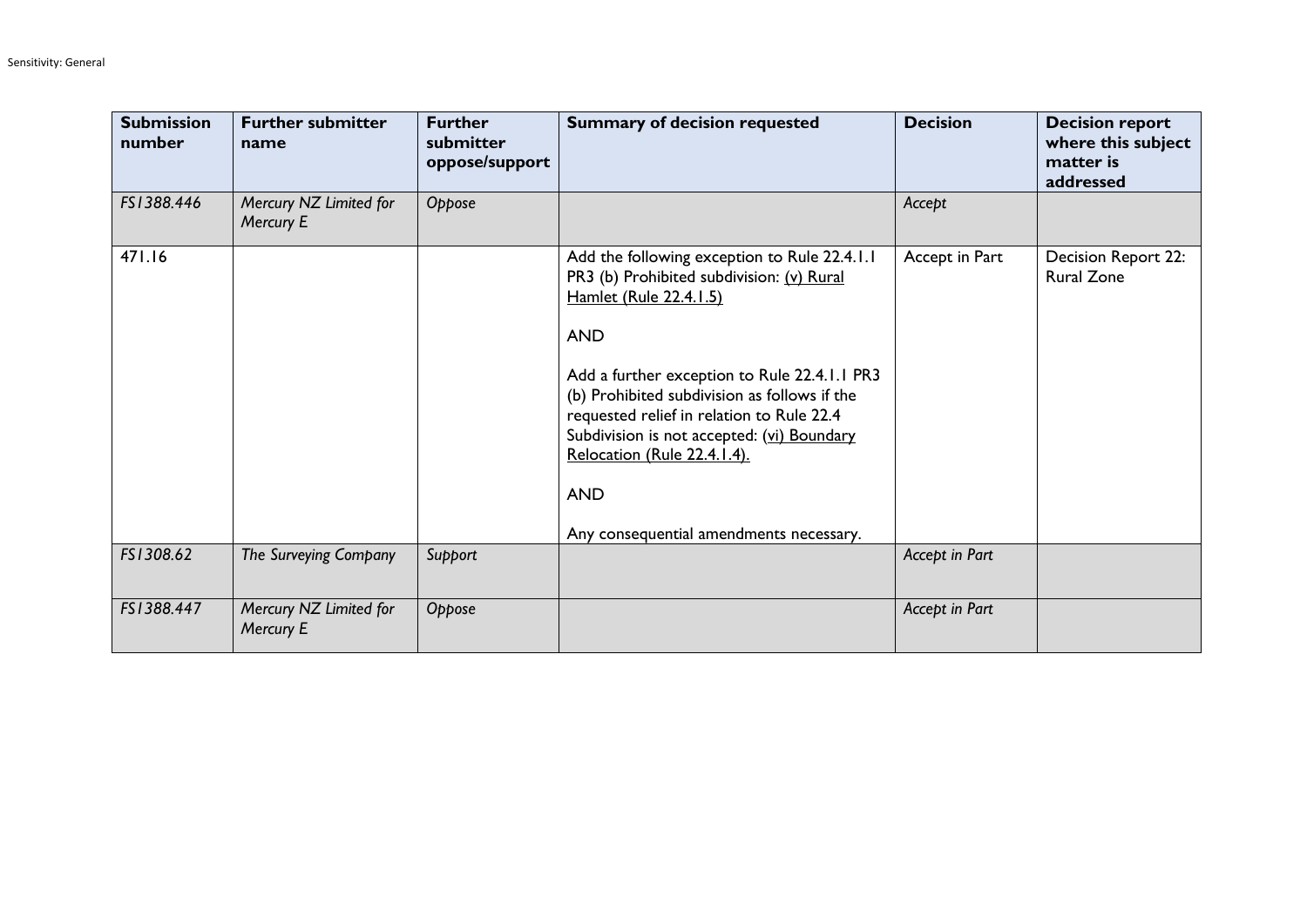| <b>Submission</b><br>number | <b>Further submitter</b><br>name    | <b>Further</b><br>submitter<br>oppose/support | <b>Summary of decision requested</b>                                                                                                                                                                                                                                                                                                                                                                                                                                        | <b>Decision</b> | <b>Decision report</b><br>where this subject<br>matter is<br>addressed |
|-----------------------------|-------------------------------------|-----------------------------------------------|-----------------------------------------------------------------------------------------------------------------------------------------------------------------------------------------------------------------------------------------------------------------------------------------------------------------------------------------------------------------------------------------------------------------------------------------------------------------------------|-----------------|------------------------------------------------------------------------|
| 471.17                      |                                     |                                               | Amend Rule 22.4.1.1 PR3 (c)(i) Prohibited<br>subdivision, as follows: (c) Rule PR3(a) does<br>not apply to the following: $(i)$ a boundary<br>relocation or adjustment between Records of<br>Title that existed prior to 6 December 1997<br>(refer to Rule 22.4.1.4) Where the Record of<br>Title was created as a result of a boundary<br>relocation or boundary adjustment under the<br>former District Plan; or<br><b>AND</b><br>Any consequential amendments necessary. | Accept in Part  | Decision Report 22:<br><b>Rural Zone</b>                               |
| FS1308.63                   | The Surveying Company               | Oppose                                        |                                                                                                                                                                                                                                                                                                                                                                                                                                                                             | Accept in Part  |                                                                        |
| FS1388.448                  | Mercury NZ Limited for<br>Mercury E | Oppose                                        |                                                                                                                                                                                                                                                                                                                                                                                                                                                                             | Accept in Part  |                                                                        |
| 471.18                      |                                     |                                               | Amend Rule 22.4.1.2 General Sudivision so<br>that a subdivision activity that fails a rule<br>defaults to either a restricted discretionary<br>activity or discretionary activity at worst.<br><b>AND</b><br>Any consequential amendments necessary.                                                                                                                                                                                                                        | Reject          | Decision Report 22:<br><b>Rural Zone</b>                               |
| FS1328.21                   | Kenneth Graham Barry                | Support                                       |                                                                                                                                                                                                                                                                                                                                                                                                                                                                             | Reject          |                                                                        |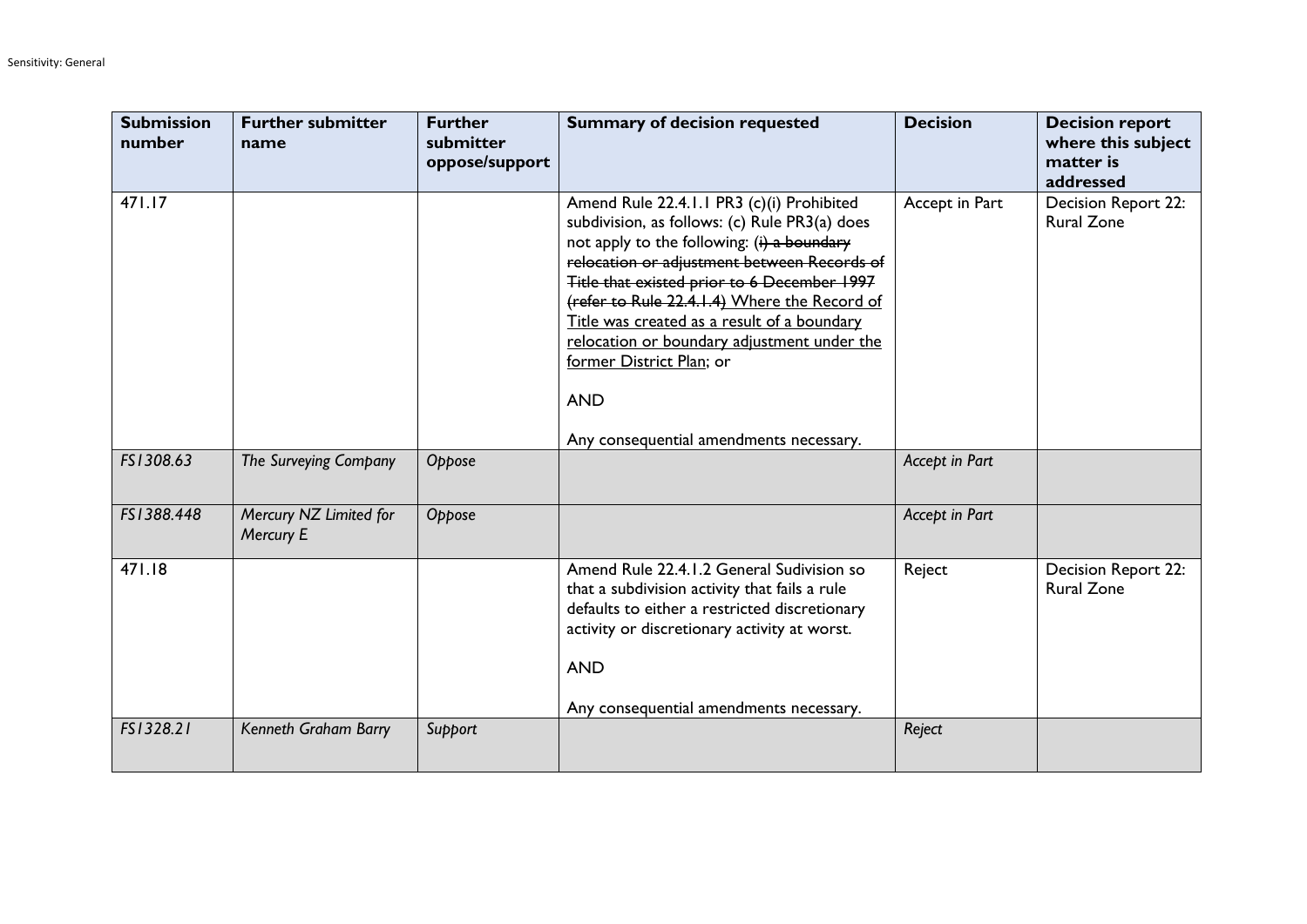| <b>Submission</b><br>number | <b>Further submitter</b><br>name    | <b>Further</b><br>submitter<br>oppose/support | <b>Summary of decision requested</b>                                                                                                                                                                                                                       | <b>Decision</b> | <b>Decision report</b><br>where this subject<br>matter is<br>addressed |
|-----------------------------|-------------------------------------|-----------------------------------------------|------------------------------------------------------------------------------------------------------------------------------------------------------------------------------------------------------------------------------------------------------------|-----------------|------------------------------------------------------------------------|
| FS1379.190                  | Hamilton City Council               | Oppose                                        |                                                                                                                                                                                                                                                            | Accept          |                                                                        |
| FS1388.449                  | Mercury NZ Limited for<br>Mercury E | Oppose                                        |                                                                                                                                                                                                                                                            | Accept          |                                                                        |
| 471.19                      |                                     |                                               | Delete Rule 22.4.1.2 RD1 (a)(v) General<br>subdivision, which relates to the required<br>percentages of high class soil within the<br>proposed lots.<br><b>AND</b><br>Any consequential amendments necessary.                                              | Reject          | Decision Report 22:<br><b>Rural Zone</b>                               |
| FS1328.22                   | Kenneth Graham Barry                | Support                                       |                                                                                                                                                                                                                                                            | Reject          |                                                                        |
| FS1388.450                  | Mercury NZ Limited for<br>Mercury E | Oppose                                        |                                                                                                                                                                                                                                                            | Accept          |                                                                        |
| 471.20                      |                                     | Oppose                                        | Amend Rule 22.4.1.4 RD1 (a)(i) Boundary<br>relocation, as follows: (i) Relocate a common<br>boundary or boundaries between two or<br>more Records of Title that existed prior to<br>18 July 2018;<br><b>AND</b><br>Any consequential amendments necessary. | Accept in Part  | Decision Report 22:<br><b>Rural Zone</b>                               |
| FS1379.191                  | Hamilton City Council               | Oppose                                        |                                                                                                                                                                                                                                                            | Accept in Part  |                                                                        |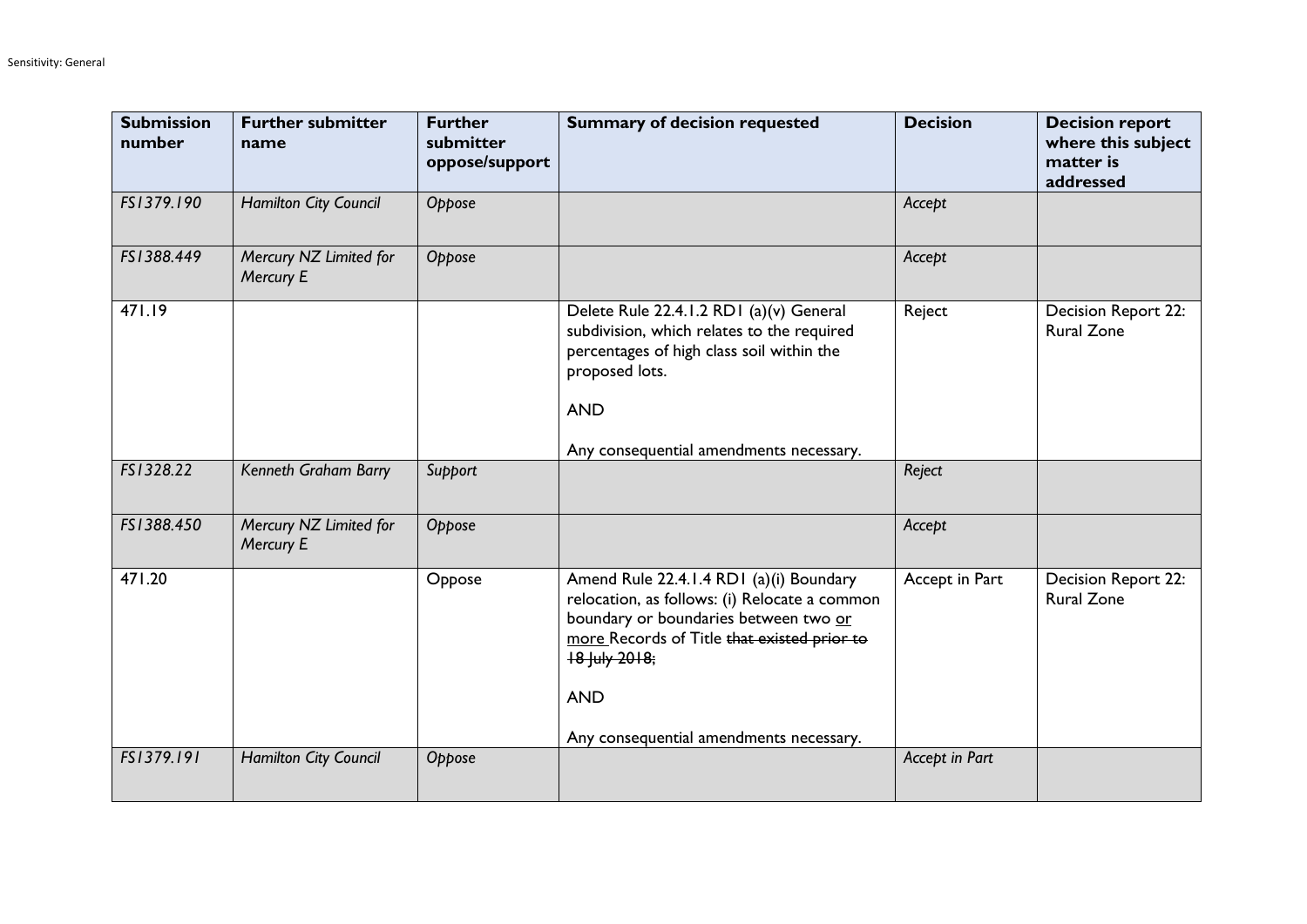| <b>Submission</b><br>number | <b>Further submitter</b><br>name    | <b>Further</b><br>submitter<br>oppose/support | <b>Summary of decision requested</b>                                                                                                                                                                                                                                                                                                                                             | <b>Decision</b> | <b>Decision report</b><br>where this subject<br>matter is<br>addressed |
|-----------------------------|-------------------------------------|-----------------------------------------------|----------------------------------------------------------------------------------------------------------------------------------------------------------------------------------------------------------------------------------------------------------------------------------------------------------------------------------------------------------------------------------|-----------------|------------------------------------------------------------------------|
| 471.21                      |                                     |                                               | Add "Rural Hamlet Subdivision" as a defined<br>term in Chapter 13 Definitions in the context<br>of Rule 22.4.15 Rural Hamlet Subdivision.<br><b>AND</b><br>Any consequential amendments necessary.                                                                                                                                                                               | Reject          | Decision Report 22:<br><b>Rural Zone</b>                               |
| FS1388.451                  | Mercury NZ Limited for<br>Mercury E | Oppose                                        |                                                                                                                                                                                                                                                                                                                                                                                  | Accept          |                                                                        |
| 471.22                      |                                     |                                               | Amend Rule 22.4.1.6 RD1 (a)(i) Conservation<br>lot subdivision, as follows: (i) The lot must<br>contain a contiguous area of existing<br>Significant Natural Area either as shown on<br>the planning maps or as determined by an<br>experienced and suitably qualified ecologist in<br>accordance with the table below:<br><b>AND</b><br>Any consequential amendments necessary. | Reject          | Decision Report 22:<br><b>Rural Zone</b>                               |
| 471.23                      |                                     |                                               | Amend Rule 22.4.2-Title boundaries - natural<br>hazard area, contaminated land, Significant<br>Amenity Landscape, notable trees, intensive<br>farming activities, aggregate extraction areas<br>to clarify the intent. However, no specific<br>details of the relief sought are provided.<br><b>AND</b><br>Any consequential amendments necessary.                               | Reject          | Decision Report 22:<br><b>Rural Zone</b>                               |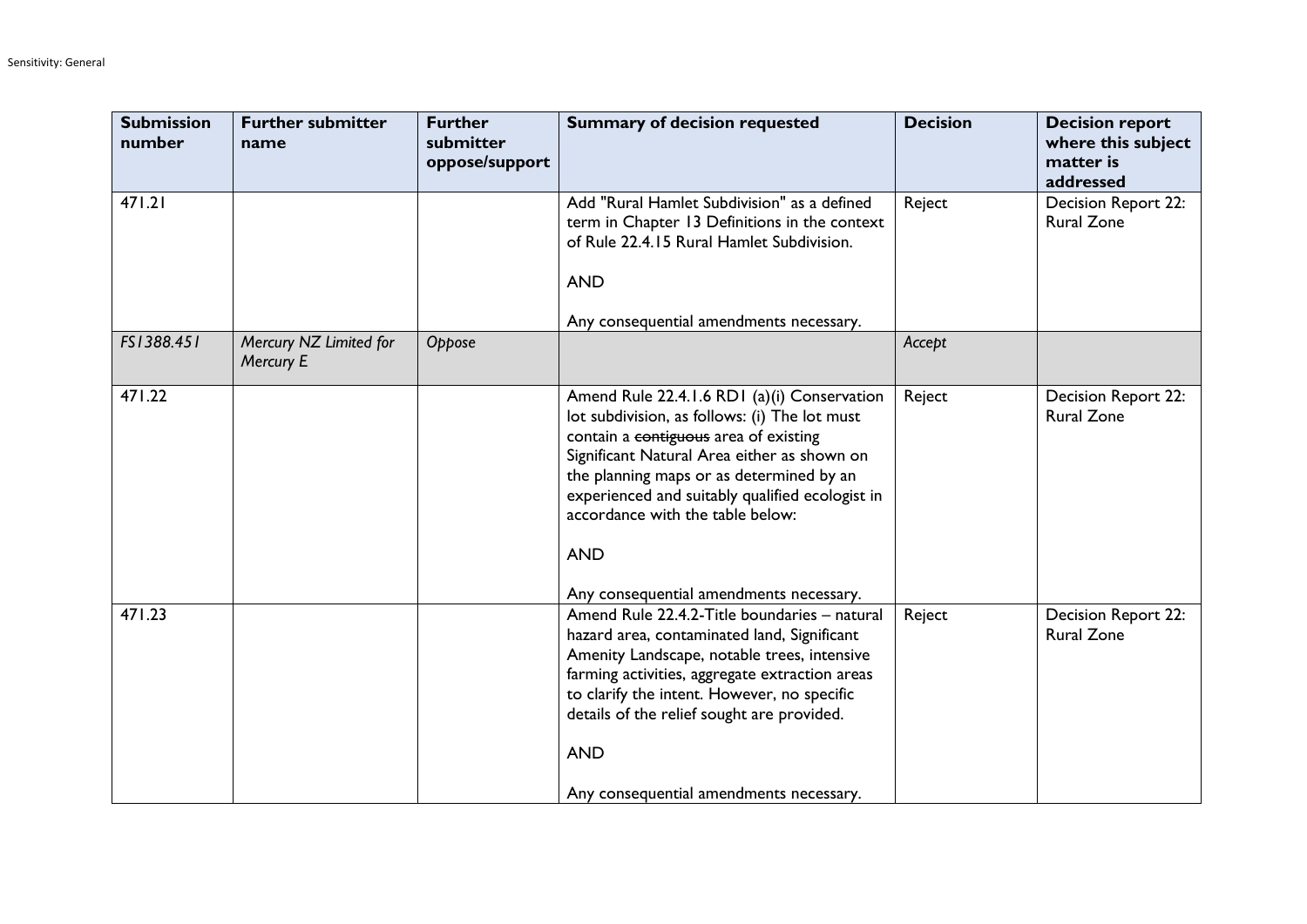| <b>Submission</b><br>number | <b>Further submitter</b><br>name    | <b>Further</b><br>submitter<br>oppose/support | <b>Summary of decision requested</b>                                                                                                                                                                                     | <b>Decision</b> | <b>Decision report</b><br>where this subject<br>matter is<br>addressed |
|-----------------------------|-------------------------------------|-----------------------------------------------|--------------------------------------------------------------------------------------------------------------------------------------------------------------------------------------------------------------------------|-----------------|------------------------------------------------------------------------|
| FS1388.452                  | Mercury NZ Limited for<br>Mercury E | Oppose                                        |                                                                                                                                                                                                                          | Accept          |                                                                        |
| 471.24                      |                                     |                                               | Add a definition for the term "Environmental<br>Protection Area" to Chapter 13: Definitions<br>AND Add "Environmental Protection Area"<br>to the planning maps.<br><b>AND</b><br>Any consequential amendments necessary. | Accept          | Decision Report 30:<br><b>Definitions</b>                              |
| FS1388.453                  | Mercury NZ Limited for<br>Mercury E | Oppose                                        |                                                                                                                                                                                                                          | Reject          |                                                                        |
| 471.25                      |                                     |                                               | Add a matter of discretion to Rule 22.4.7<br>RD1 (b) Esplanade reserves and esplanade<br>strips, as follows: $(y)$ costs and benefits of<br>acquiring the land.<br><b>AND</b><br>Any consequential amendments necessary. | Accept          | Decision Report 22:<br><b>Rural Zone</b>                               |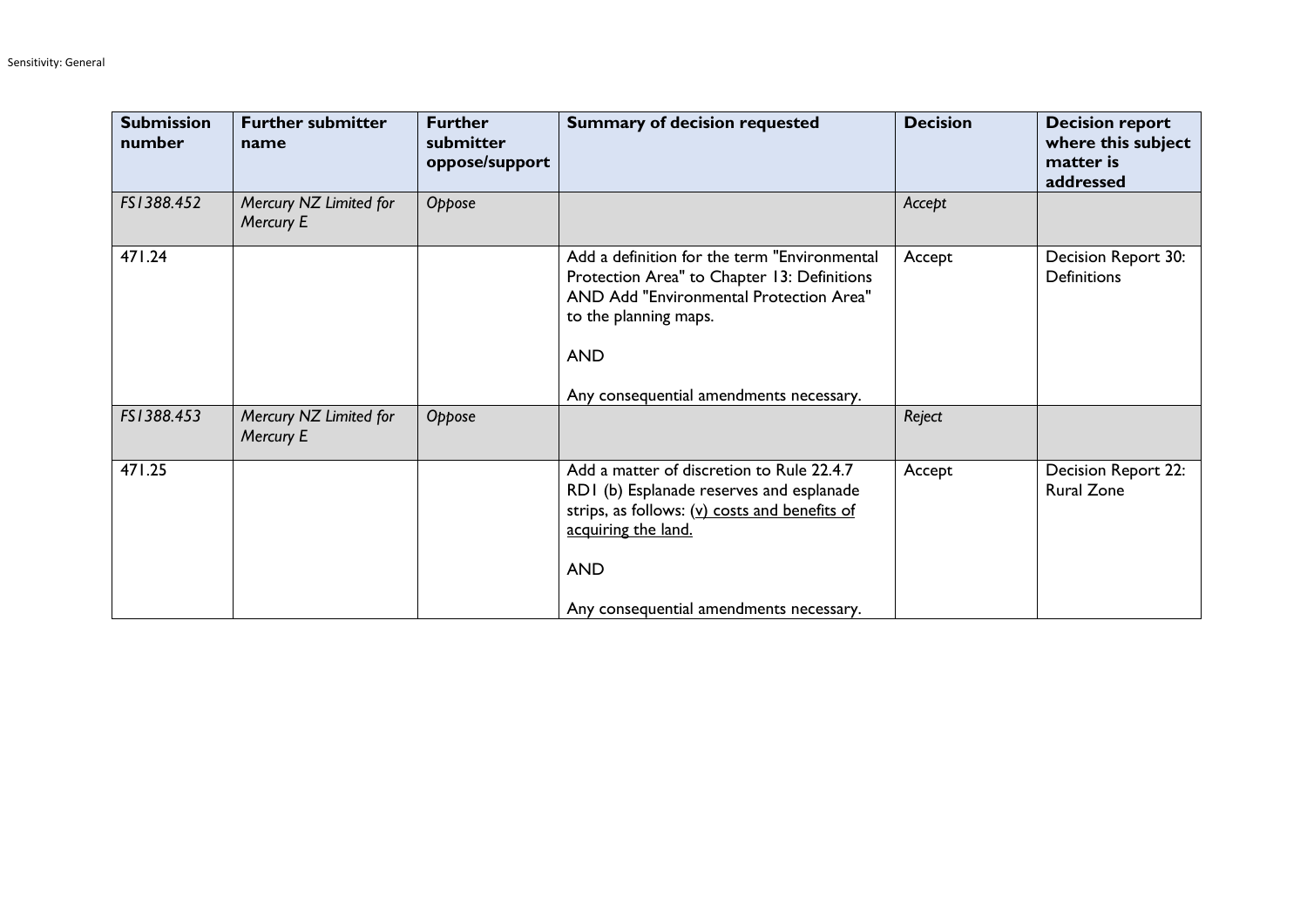| <b>Submission</b><br>number | <b>Further submitter</b><br>name | <b>Further</b><br>submitter<br>oppose/support | <b>Summary of decision requested</b>                                                                                                                                                                                                                                                                                                                                                                                                                                                                                | <b>Decision</b> | <b>Decision report</b><br>where this subject<br>matter is<br>addressed |
|-----------------------------|----------------------------------|-----------------------------------------------|---------------------------------------------------------------------------------------------------------------------------------------------------------------------------------------------------------------------------------------------------------------------------------------------------------------------------------------------------------------------------------------------------------------------------------------------------------------------------------------------------------------------|-----------------|------------------------------------------------------------------------|
| 471.26                      |                                  |                                               | Amend Rule 22.4.9 RD1 (a)(i) Subdivision -<br>Building platform, as follows: (i) Has an area<br>of 1000m2 exclusive of boundary setbacks; A<br>shape factor, being either: A circle with a<br>diameter of at least 30m, exclusive of<br>boundary setbacks, or A rectangle of at<br>least 1000m2, exclusive of setbacks, and;<br>Containing a building platform being a circle<br>with a diameter of at least 18m.<br><b>AND</b><br>Delete Rule 22.4.9 RD1 (a) (iii). AND Any<br>consequential amendments necessary. | Accept in part  | Decision Report 22:<br><b>Rural Zone</b>                               |
| 471.27                      |                                  |                                               | Amend Rules 22.4.1.3-Subdivision of Maori<br>Freehold Land, so that a subdivision activity<br>that fails a rule defaults to either a restricted<br>discretionary activity or discretionary activity<br>at worst.<br><b>AND</b><br>Any consequential amendments necessary.                                                                                                                                                                                                                                           | Reject          | Decision Report 22:<br><b>Rural Zone</b>                               |
| 471.28                      |                                  |                                               | Amend Rule 22.4.1.4 Boundary relocation, so<br>that a subdivision activity that fails a rule<br>defaults to either a restricted discretionary<br>activity or discretionary activity at worst.<br><b>AND</b>                                                                                                                                                                                                                                                                                                         | Reject          | Decision Report 22:<br><b>Rural Zone</b>                               |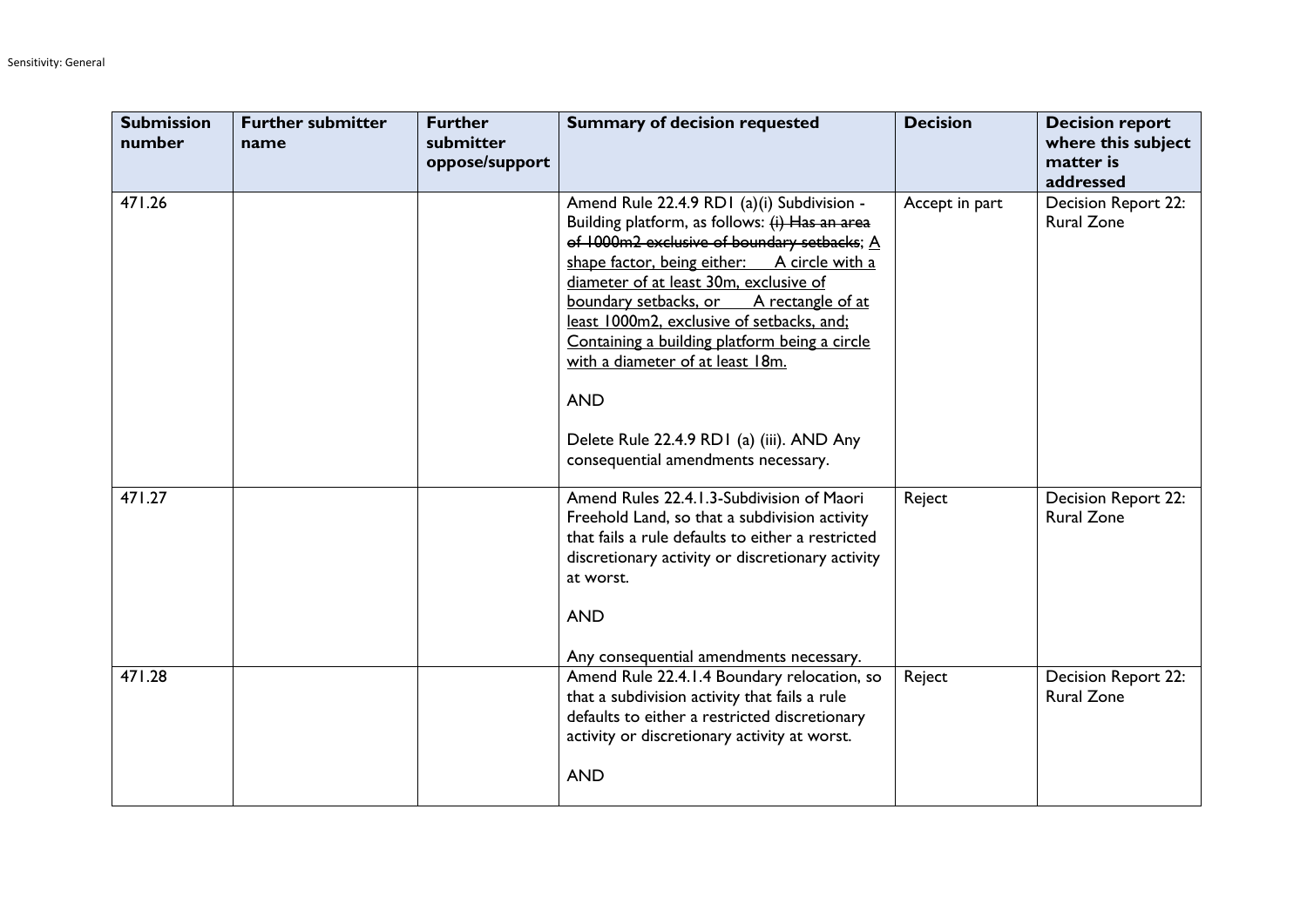| <b>Submission</b><br>number | <b>Further submitter</b><br>name    | <b>Further</b><br>submitter<br>oppose/support | <b>Summary of decision requested</b>                                                                                                                                                                                                                               | <b>Decision</b> | <b>Decision report</b><br>where this subject<br>matter is<br>addressed |
|-----------------------------|-------------------------------------|-----------------------------------------------|--------------------------------------------------------------------------------------------------------------------------------------------------------------------------------------------------------------------------------------------------------------------|-----------------|------------------------------------------------------------------------|
|                             |                                     |                                               | Any consequential amendments necessary.                                                                                                                                                                                                                            |                 |                                                                        |
| FS1388.454                  | Mercury NZ Limited for<br>Mercury E | Oppose                                        |                                                                                                                                                                                                                                                                    | Accept          |                                                                        |
| 471.29                      |                                     |                                               | Amend Rule 22.4.1.5 Rural Hamlet<br>Subdivision, so that a subdivision activity that<br>fails a rule defaults to either a restricted<br>discretionary activity or discretionary activity<br>at worst.<br><b>AND</b><br>Any consequential amendments necessary.     | Reject          | Decision Report 22:<br><b>Rural Zone</b>                               |
| 471.30                      |                                     |                                               | Amend Rule 22.4.1.6 Conservation lot<br>subdivision, so that a subdivision activity that<br>fails a rule defaults to either a restricted<br>discretionary activity or discretionary activity<br>at worst.<br><b>AND</b><br>Any consequential amendments necessary. | Reject          | Decision Report 22:<br><b>Rural Zone</b>                               |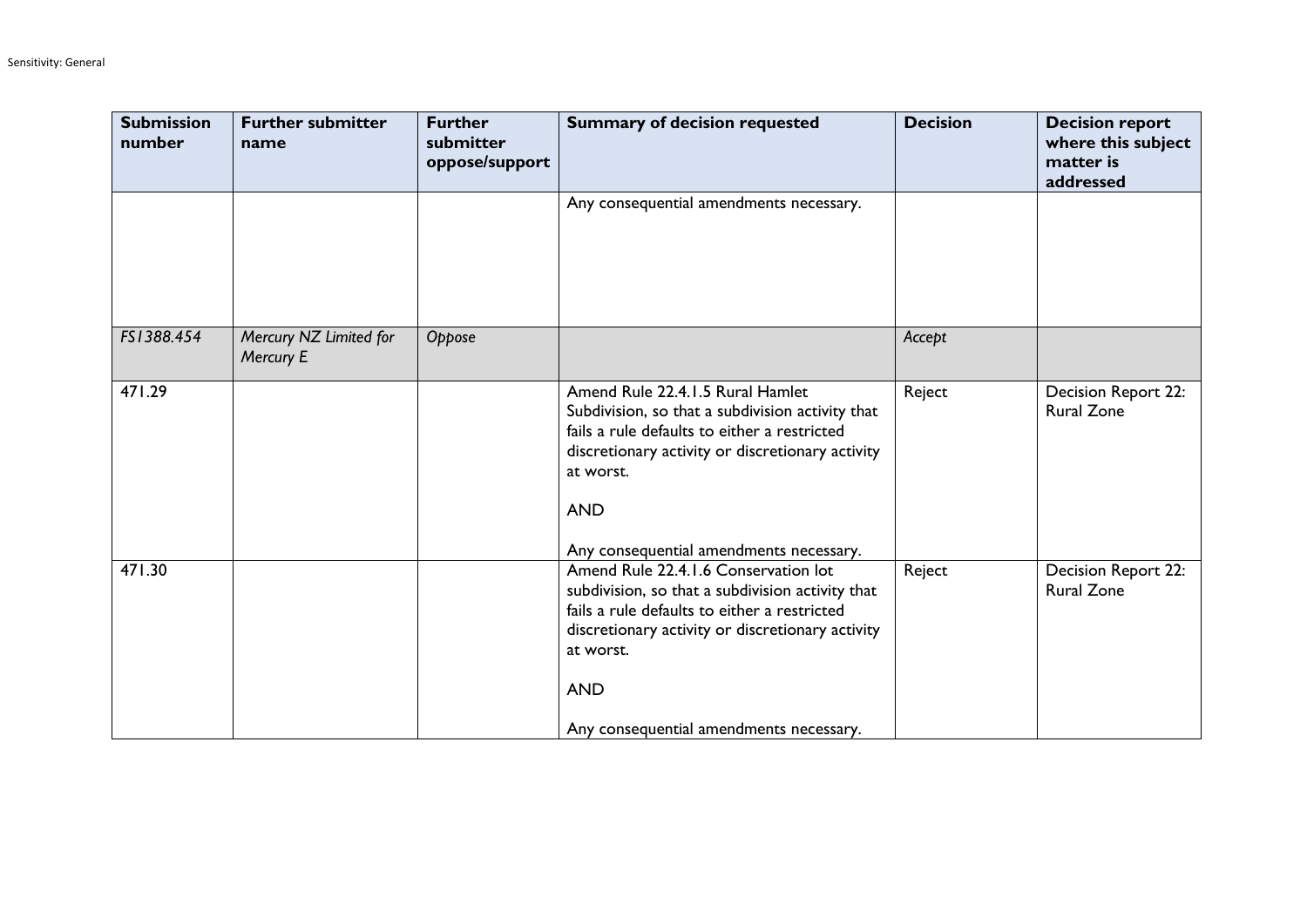| <b>Submission</b><br>number | <b>Further submitter</b><br>name                 | <b>Further</b><br>submitter<br>oppose/support | <b>Summary of decision requested</b>                                                                                                                                           | <b>Decision</b> | <b>Decision report</b><br>where this subject<br>matter is<br>addressed |
|-----------------------------|--------------------------------------------------|-----------------------------------------------|--------------------------------------------------------------------------------------------------------------------------------------------------------------------------------|-----------------|------------------------------------------------------------------------|
| 471.31                      |                                                  |                                               | Amend Rule 16.3.1 D1 - Dwelling to be a<br>restricted discretionary activity as follows:<br><b>DHRDI</b> A dwelling that does not comply with<br>Rule 16.3.1 P1.<br><b>AND</b> | Reject          | Decision Report 14:<br><b>Residential Zone</b>                         |
|                             |                                                  |                                               | Any consequential amendments necessary.                                                                                                                                        |                 |                                                                        |
| FS1261.9                    | Annie Chen                                       | Support                                       |                                                                                                                                                                                | Reject          |                                                                        |
| FS1261.12                   | Annie Chen                                       | Support                                       |                                                                                                                                                                                | Reject          |                                                                        |
| FS1297.15                   | CSL Trust & Top End<br><b>Properties Limited</b> | Support                                       |                                                                                                                                                                                | Reject          |                                                                        |
| FS1297.18                   | CSL Trust & Top End<br><b>Properties Limited</b> | Support                                       |                                                                                                                                                                                | Reject          |                                                                        |
| FS1377.115                  | Havelock Village Limited                         | Support                                       |                                                                                                                                                                                | Reject          |                                                                        |
| FS1388.455                  | Mercury NZ Limited for<br>Mercury E              | Oppose                                        |                                                                                                                                                                                | Accept          |                                                                        |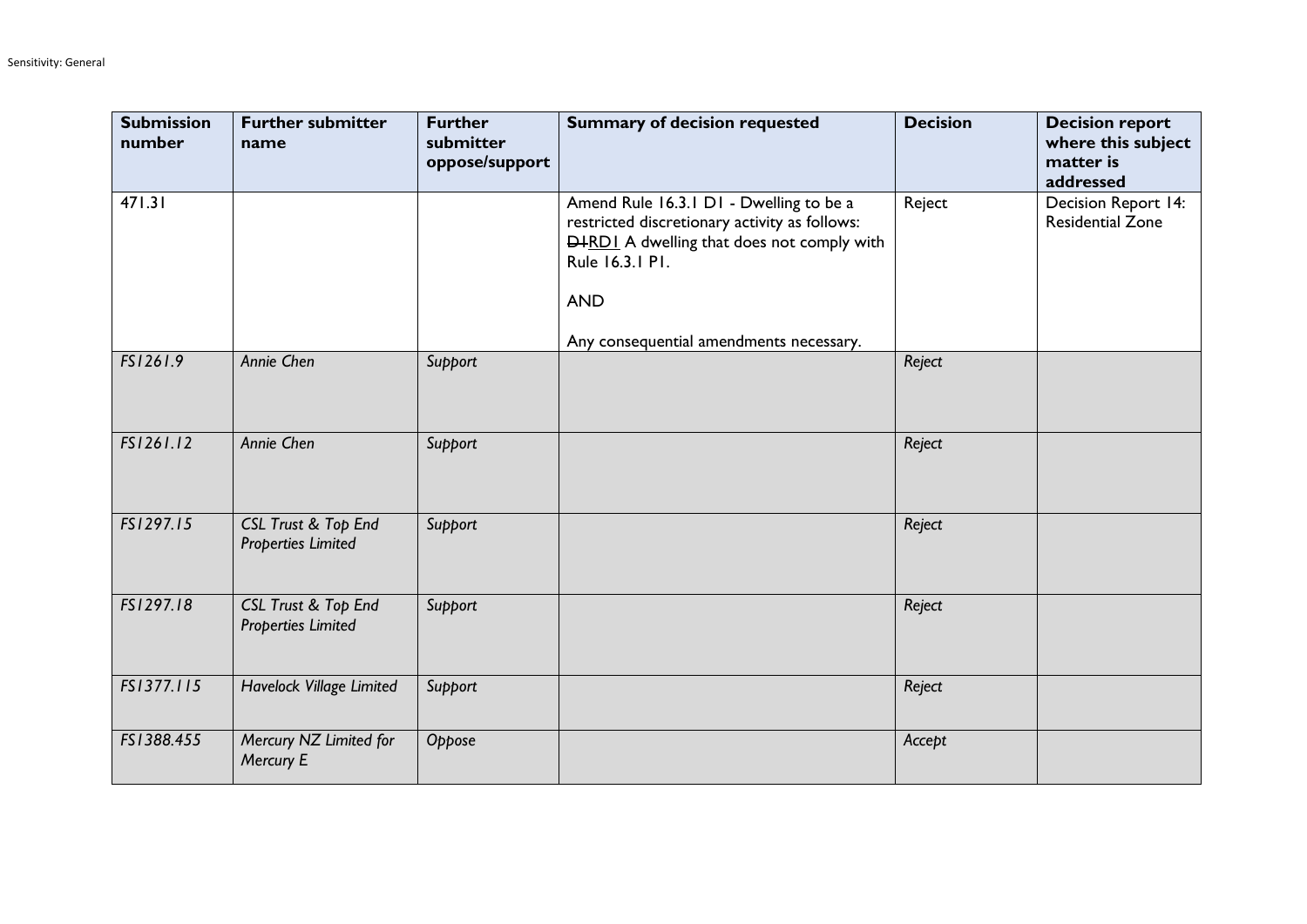| <b>Submission</b><br>number | <b>Further submitter</b><br>name                              | <b>Further</b><br>submitter<br>oppose/support | <b>Summary of decision requested</b>                                                                                                                                                                                                           | <b>Decision</b> | <b>Decision report</b><br>where this subject<br>matter is<br>addressed |
|-----------------------------|---------------------------------------------------------------|-----------------------------------------------|------------------------------------------------------------------------------------------------------------------------------------------------------------------------------------------------------------------------------------------------|-----------------|------------------------------------------------------------------------|
| 471.32                      |                                                               |                                               | Add "Outstanding Natural Character Areas"<br>and "High Natural Character Areas" to the<br>planning maps.<br><b>AND</b>                                                                                                                         | Accept          | Decision Report 10:<br>Landscapes                                      |
|                             |                                                               |                                               | Any consequential amendments necessary.                                                                                                                                                                                                        |                 |                                                                        |
| FS1198.52                   | <b>Bathurst Resources</b><br>Limited and BT Mining<br>Limited | Oppose                                        |                                                                                                                                                                                                                                                | Reject          |                                                                        |
| FS1388.456                  | Mercury NZ Limited for<br>Mercury E                           | Oppose                                        |                                                                                                                                                                                                                                                | Reject          |                                                                        |
| 471.33                      |                                                               |                                               | Amend the discretionary activity or non-<br>complying activity status where activities fail<br>development standards to instead provide for<br>these as a restricted discretionary activity.<br>AND Any consequential amendments<br>necessary. | Accept in part  | various decision<br>reports                                            |
| FS1385.13                   | Mercury NZ Limited for<br>Mercury B                           | Oppose                                        |                                                                                                                                                                                                                                                | Accept in part  |                                                                        |
| FS1269.123                  | Housing New Zealand<br>Corporation                            | Support                                       |                                                                                                                                                                                                                                                | Accept in part  |                                                                        |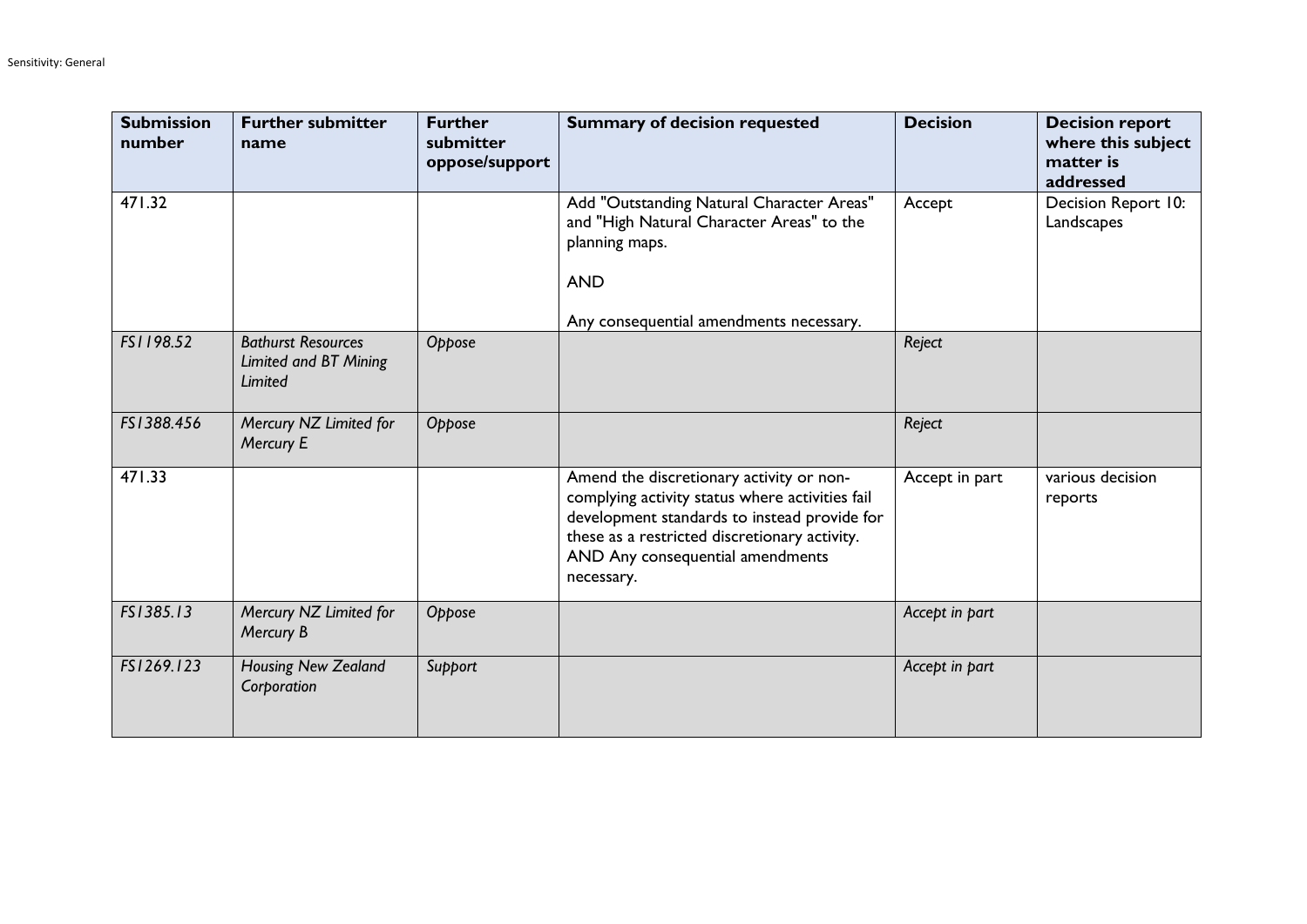| <b>Submission</b><br>number | <b>Further submitter</b><br>name          | <b>Further</b><br>submitter<br>oppose/support | <b>Summary of decision requested</b>                                                                                                                                                                                                  | <b>Decision</b> | <b>Decision report</b><br>where this subject<br>matter is<br>addressed |
|-----------------------------|-------------------------------------------|-----------------------------------------------|---------------------------------------------------------------------------------------------------------------------------------------------------------------------------------------------------------------------------------------|-----------------|------------------------------------------------------------------------|
| 471.34                      |                                           |                                               | Amend the provisions for earthworks<br>throughout the Proposed District Plan to<br>provide more consistency.<br><b>AND</b><br>Any consequential amendments necessary.                                                                 | Accept in part  | various decision<br>reports                                            |
| FS1269.124                  | <b>Housing New Zealand</b><br>Corporation | Support                                       |                                                                                                                                                                                                                                       | Accept in part  |                                                                        |
| 471.35                      |                                           |                                               | Amend Rule 16.1.2 P3 (a) Permitted<br>Activities, to enable retirement villages on a<br>site that has a net area less than 3ha or<br>require resource consent at this scale.<br><b>AND</b><br>Any consequential amendments necessary. | Reject          | <b>Decision Report 14:</b><br><b>Residential Zone</b>                  |
| FS1017.5                    | Gulab Bilimoria                           | Support                                       |                                                                                                                                                                                                                                       | Reject          | Decision Report 14:<br><b>Residential Zone</b>                         |
| FS1187.2                    | Greig Developments No 2<br><b>Limited</b> | Support                                       |                                                                                                                                                                                                                                       | Reject          | Decision Report 14:<br><b>Residential Zone</b>                         |
| FS1017.14                   | Gulab Bilimoria                           | Support                                       |                                                                                                                                                                                                                                       | Reject          | Decision Report 14:<br><b>Residential Zone</b>                         |
| FS1388.457                  | Mercury NZ Limited for<br>Mercury E       | Oppose                                        |                                                                                                                                                                                                                                       | Accept          | Decision Report 14:<br><b>Residential Zone</b>                         |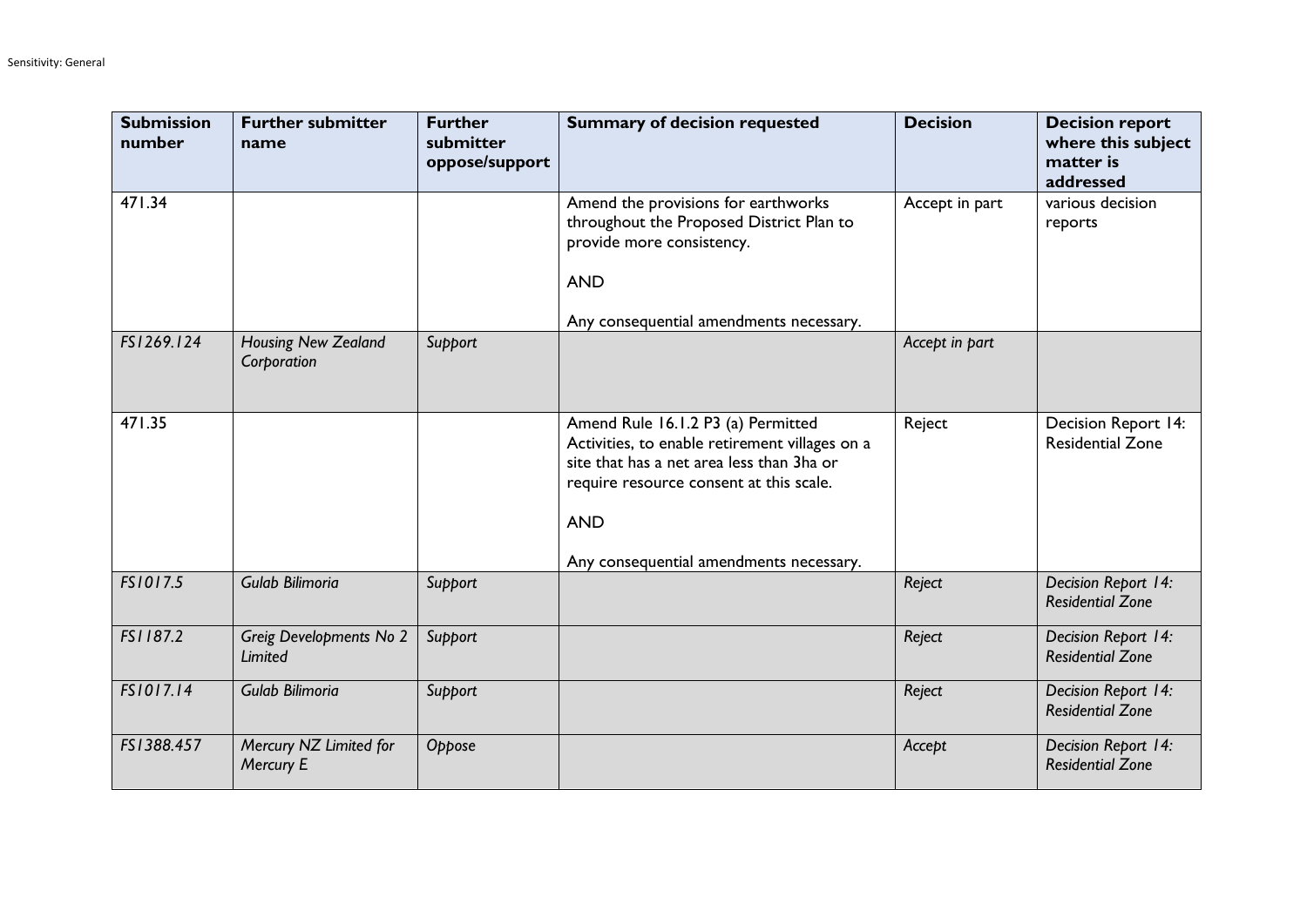| <b>Submission</b><br>number | <b>Further submitter</b><br>name          | <b>Further</b><br>submitter<br>oppose/support | <b>Summary of decision requested</b>                                                                                                                                                                                                                                                                                                                 | <b>Decision</b> | <b>Decision report</b><br>where this subject<br>matter is<br>addressed |
|-----------------------------|-------------------------------------------|-----------------------------------------------|------------------------------------------------------------------------------------------------------------------------------------------------------------------------------------------------------------------------------------------------------------------------------------------------------------------------------------------------------|-----------------|------------------------------------------------------------------------|
| 471.36                      |                                           |                                               | Amend Rule 16.1.2 P4 (e) Permitted<br>Activities, as follows: (e) Machinery may only<br>be operated between 7.30am and 9pm on any<br>day.<br><b>AND</b>                                                                                                                                                                                              | Accept          | Decision Report 14:<br><b>Residential Zone</b>                         |
| FS1187.3                    | Greig Developments No 2<br><b>Limited</b> | Support                                       | Any consequential amendments necessary.                                                                                                                                                                                                                                                                                                              | Accept          | Decision Report 14:<br><b>Residential Zone</b>                         |
| FS1388.458                  | Mercury NZ Limited for<br>Mercury E       | Oppose                                        |                                                                                                                                                                                                                                                                                                                                                      | Reject          | Decision Report 14:<br><b>Residential Zone</b>                         |
| 471.37                      |                                           |                                               | Amend Rule 16.1.3 RD1 (c) Restricted<br>Discretionary Activities, so that the minimum<br>net site area for multi-unit developments is<br>reduced to 150m2 or 200m2 per residential<br>unit based on average site area(rather than<br>300m2 per residential unit based on net site<br>area).<br><b>AND</b><br>Any consequential amendments necessary. | Reject          | Decision Report 14:<br><b>Residential Zone</b>                         |
| FS1129.20                   | <b>Auckland Council</b>                   | Support                                       |                                                                                                                                                                                                                                                                                                                                                      | Reject          | Decision Report 14:<br><b>Residential Zone</b>                         |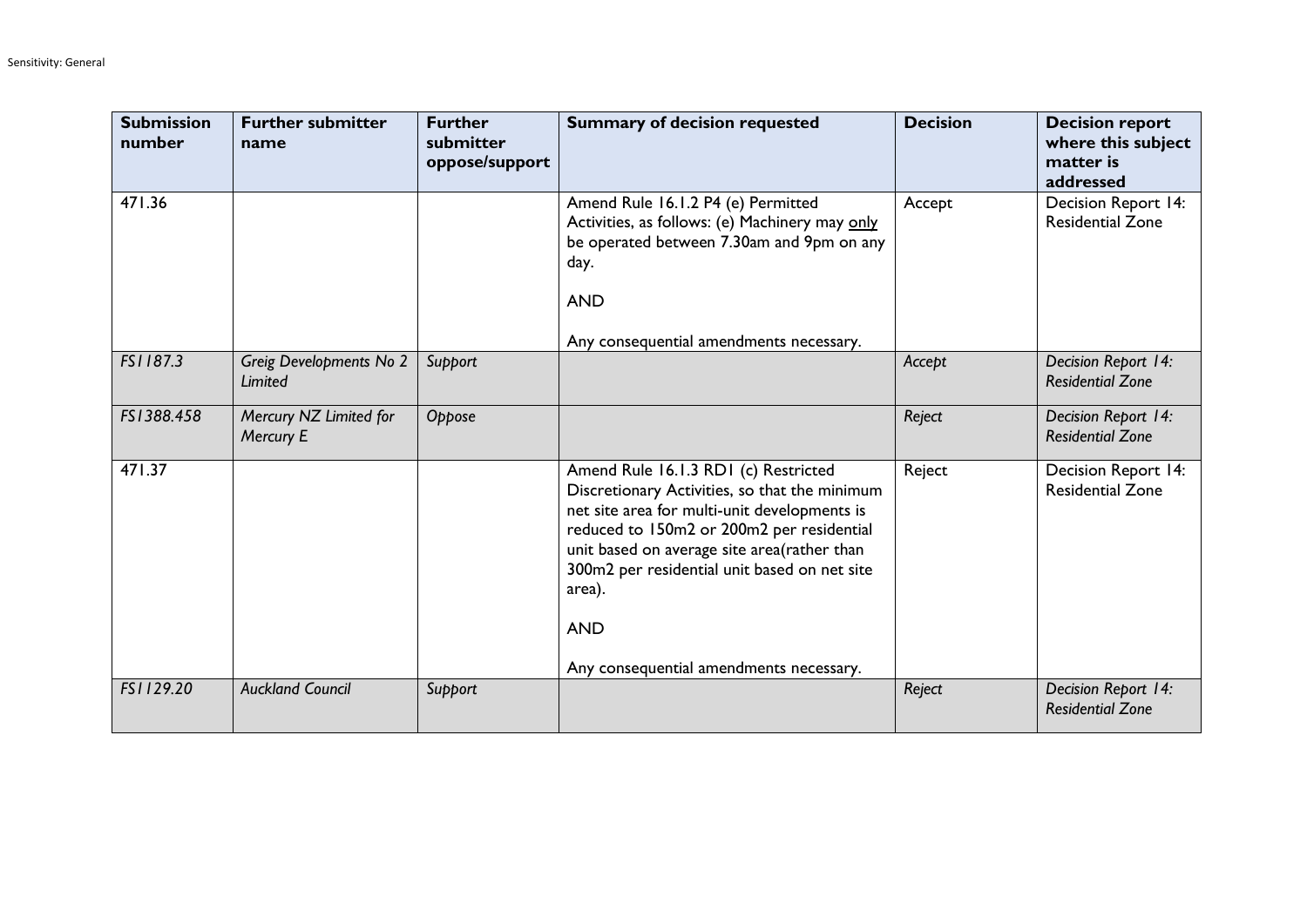| <b>Submission</b><br>number | <b>Further submitter</b><br>name          | <b>Further</b><br>submitter<br>oppose/support | <b>Summary of decision requested</b>                                                                                                                           | <b>Decision</b> | <b>Decision report</b><br>where this subject<br>matter is<br>addressed |
|-----------------------------|-------------------------------------------|-----------------------------------------------|----------------------------------------------------------------------------------------------------------------------------------------------------------------|-----------------|------------------------------------------------------------------------|
| FS1269.125                  | <b>Housing New Zealand</b><br>Corporation | Support                                       |                                                                                                                                                                | Reject          | Decision Report 14:<br><b>Residential Zone</b>                         |
| FS1388.459                  | Mercury NZ Limited for<br>Mercury E       | Oppose                                        |                                                                                                                                                                | Accept          | Decision Report 14:<br><b>Residential Zone</b>                         |
| 471.38                      |                                           |                                               | Amend Rule 16.2.4.1 P1 (a)(ii) Earthworks -<br>General, by increasing the allowable volume<br>from 250m3 to 500m3.<br><b>AND</b>                               | Reject          | Decision Report 14:<br><b>Residential Zone</b>                         |
| FS1308.65                   | The Surveying Company                     | Support                                       | Any consequential amendments necessary.                                                                                                                        | Reject          | Decision Report 14:<br><b>Residential Zone</b>                         |
| FS1269.126                  | <b>Housing New Zealand</b><br>Corporation | Support                                       |                                                                                                                                                                | Reject          | Decision Report 14:<br><b>Residential Zone</b>                         |
| 471.39                      |                                           |                                               | Amend Rule 16.3.2 P1(a)(i) Minor dwelling, by<br>reducing the net site area requirement from<br>900m2 to 600m2. AND Any consequential<br>amendments necessary. | Accept          | Decision Report 14:<br><b>Residential Zone</b>                         |
| FS1308.66                   | The Surveying Company                     | Support                                       |                                                                                                                                                                | Accept          | Decision Report 14:<br><b>Residential Zone</b>                         |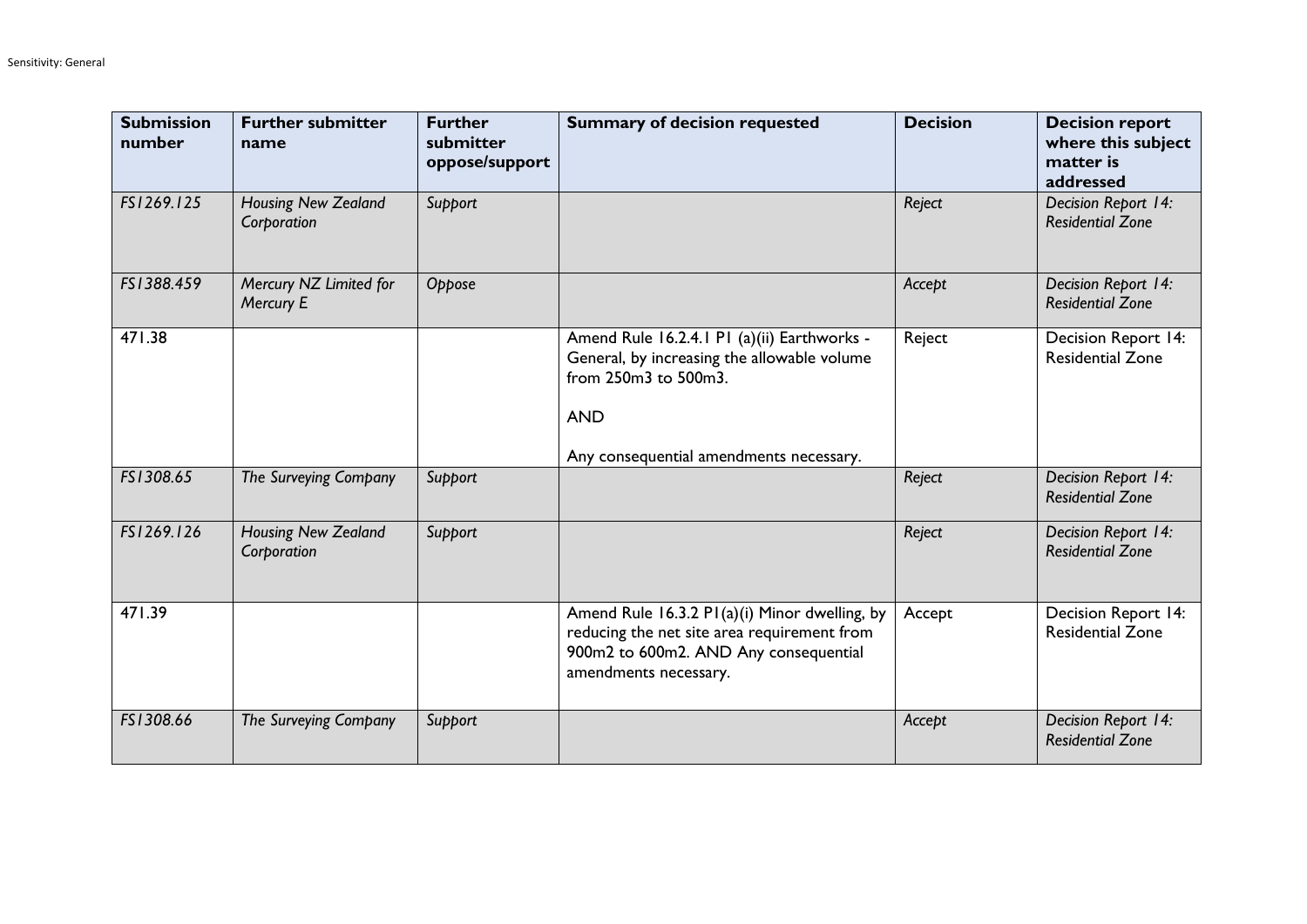| <b>Submission</b><br>number | <b>Further submitter</b><br>name    | <b>Further</b><br>submitter<br>oppose/support | <b>Summary of decision requested</b>                                                                                                                                                                                                                                           | <b>Decision</b> | <b>Decision report</b><br>where this subject<br>matter is<br>addressed |
|-----------------------------|-------------------------------------|-----------------------------------------------|--------------------------------------------------------------------------------------------------------------------------------------------------------------------------------------------------------------------------------------------------------------------------------|-----------------|------------------------------------------------------------------------|
| FS1388.460                  | Mercury NZ Limited for<br>Mercury E | Oppose                                        |                                                                                                                                                                                                                                                                                | Reject          | Decision Report 14:<br><b>Residential Zone</b>                         |
| 471.40                      |                                     |                                               | Amend Rule 16.3.7 PI Living court, to reduce<br>the minimum living court area from 80m2 to<br>60m2 per single standalone dwelling, with the<br>potential to require larger dwellings to have<br>an additional 20m2.<br><b>AND</b><br>Any consequential amendments necessary.   | Reject          | Decision Report 14:<br><b>Residential Zone</b>                         |
| 471.41                      |                                     |                                               | Amend Rule 16.3.9.1 P1 (a)(ii) Building<br>setbacks - All boundaries, as follows: (ii) 13m<br>from the edge of an indicative road; centre<br>line of an indicative road if it has not been<br>constructed and vested.<br><b>AND</b><br>Any consequential amendments necessary. | Reject          | Decision Report 14:<br><b>Residential Zone</b>                         |
| 471.42                      |                                     |                                               | Amend Rule 16.3.9.1 P3 Building setbacks -<br>All boundaries, as follows: A garage door<br>facing the street must be set back behind the<br>front facade of the dwelling.<br><b>AND</b><br>Any consequential amendments necessary.                                             | Reject          | Decision Report 14:<br><b>Residential Zone</b>                         |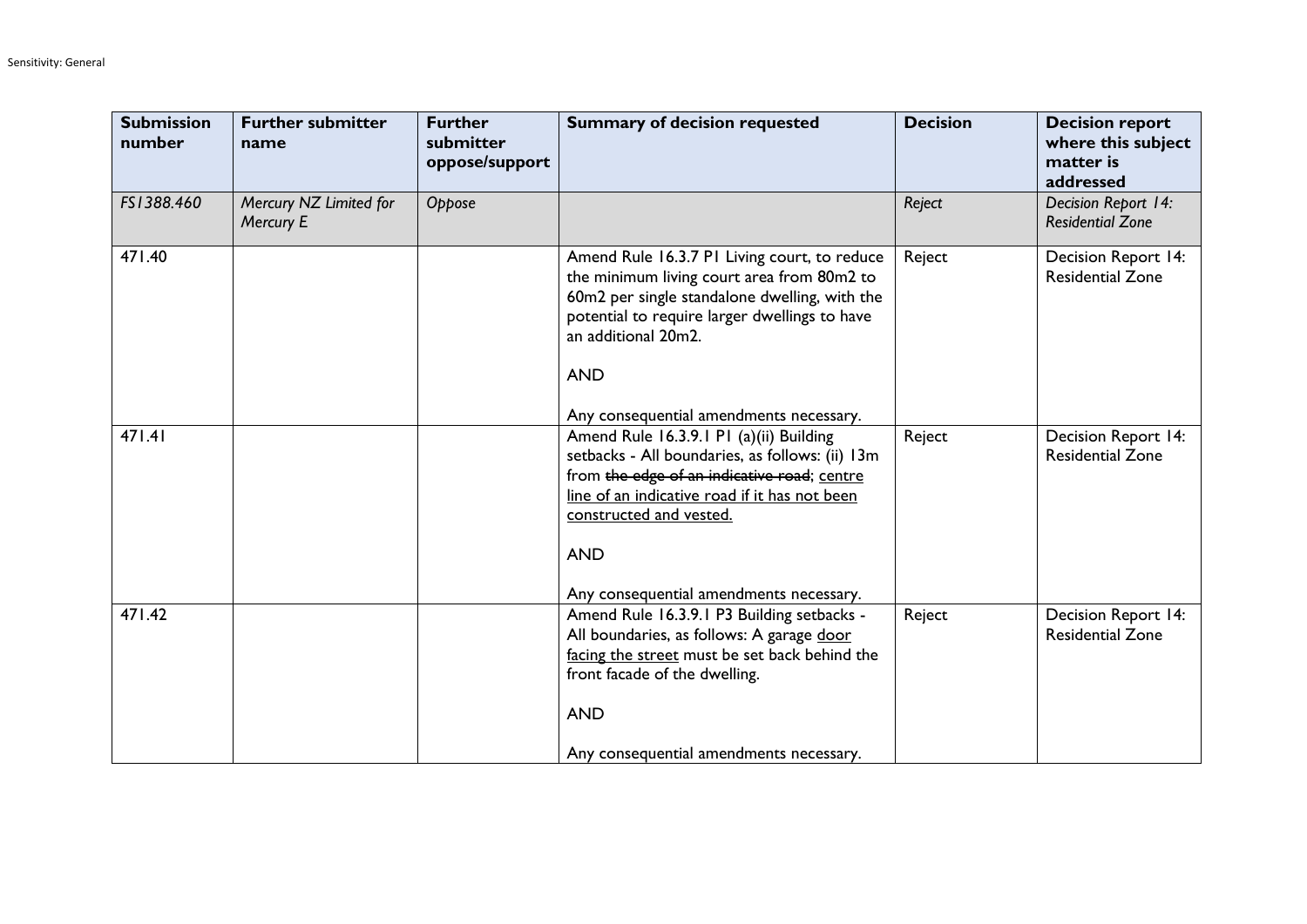| <b>Submission</b><br>number | <b>Further submitter</b><br>name     | <b>Further</b><br>submitter<br>oppose/support | <b>Summary of decision requested</b>                                                                                                                                                                                                                 | <b>Decision</b> | <b>Decision report</b><br>where this subject<br>matter is<br>addressed |
|-----------------------------|--------------------------------------|-----------------------------------------------|------------------------------------------------------------------------------------------------------------------------------------------------------------------------------------------------------------------------------------------------------|-----------------|------------------------------------------------------------------------|
| 471.43                      |                                      |                                               | Delete the term "lot" from Rule 16.4.1 RD1<br>Subdivision - General, and replace with "site"<br><b>AND</b><br>Any consequential amendments necessary to<br>give effect to the relief sought and ensure<br>consistency across the District Plan.      | Accept          | Decision Report 14:<br><b>Residential Zone</b>                         |
| FS1388.461                  | Mercury NZ Limited for<br>Mercury E  | Oppose                                        |                                                                                                                                                                                                                                                      | Reject          | Decision Report 14:<br><b>Residential Zone</b>                         |
| 471.44                      |                                      |                                               | Amend Rule 16.4.1 RD1 (a)(ii) Subdivision -<br>General, as follows: (ii) Where roads are to<br>be vested in Council, they must should follow<br>a grid layout;<br><b>AND</b><br>Any consequential amendments to give effect<br>to the relief sought. | Reject          | Decision Report 14:<br><b>Residential Zone</b>                         |
| FS1287.18                   | <b>Blue Wallace Surveyors</b><br>Ltd | Support                                       |                                                                                                                                                                                                                                                      | Reject          | Decision Report 14:<br><b>Residential Zone</b>                         |
| FS1388.462                  | Mercury NZ Limited for<br>Mercury E  | Oppose                                        |                                                                                                                                                                                                                                                      | Accept          | Decision Report 14:<br><b>Residential Zone</b>                         |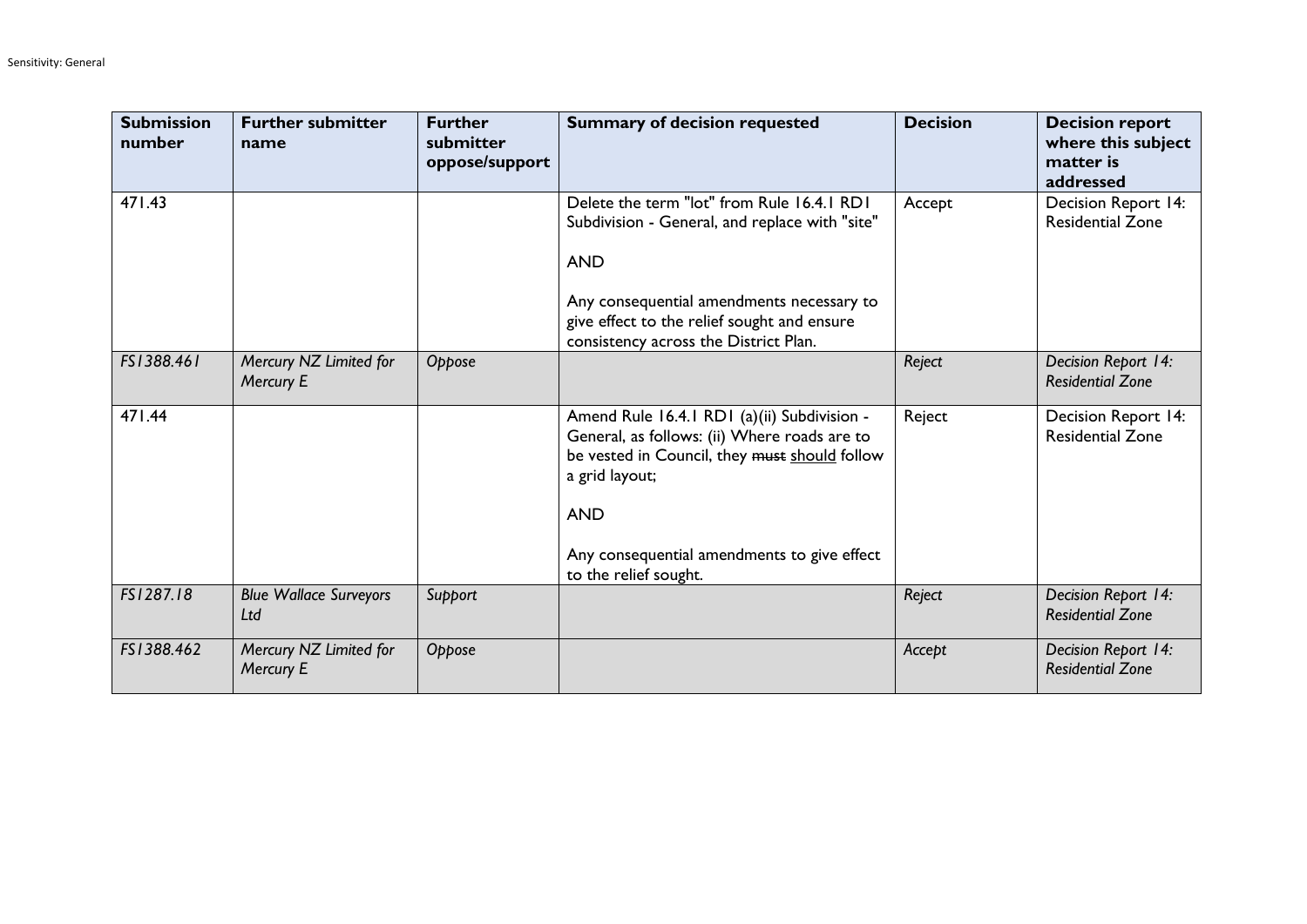| <b>Submission</b><br>number | <b>Further submitter</b><br>name    | <b>Further</b><br>submitter<br>oppose/support | <b>Summary of decision requested</b>                                                                                                                                                                                                                                                    | <b>Decision</b> | <b>Decision report</b><br>where this subject<br>matter is<br>addressed |
|-----------------------------|-------------------------------------|-----------------------------------------------|-----------------------------------------------------------------------------------------------------------------------------------------------------------------------------------------------------------------------------------------------------------------------------------------|-----------------|------------------------------------------------------------------------|
| 471.45                      |                                     |                                               | No specific decision sought, but the<br>submission considers minimum unit size<br>standards (as contained in Rule 16.4.4<br>Subdivision-Multi unit development) should<br>be a land use requirement. Subdivision<br>around existing or lawfully established units<br>should be enabled. | Reject          | Decision Report 14:<br><b>Residential Zone</b>                         |
| FS1308.67                   | The Surveying Company               | Support                                       |                                                                                                                                                                                                                                                                                         | Reject          | Decision Report 14:<br><b>Residential Zone</b>                         |
| FS1388.463                  | Mercury NZ Limited for<br>Mercury E | Oppose                                        |                                                                                                                                                                                                                                                                                         | Accept          | Decision Report 14:<br><b>Residential Zone</b>                         |
| 471.46                      |                                     |                                               | Amend Rule 16.4.5 C1 Subdivision -<br>Boundary adjustments to be a permitted<br>activity rather than a controlled activity.<br><b>AND</b><br>Any consequential amendments necessary.                                                                                                    | Reject          | Decision Report 14:<br><b>Residential Zone</b>                         |
| FS1388.464                  | Mercury NZ Limited for<br>Mercury E | Oppose                                        |                                                                                                                                                                                                                                                                                         | Accept          | Decision Report 14:<br><b>Residential Zone</b>                         |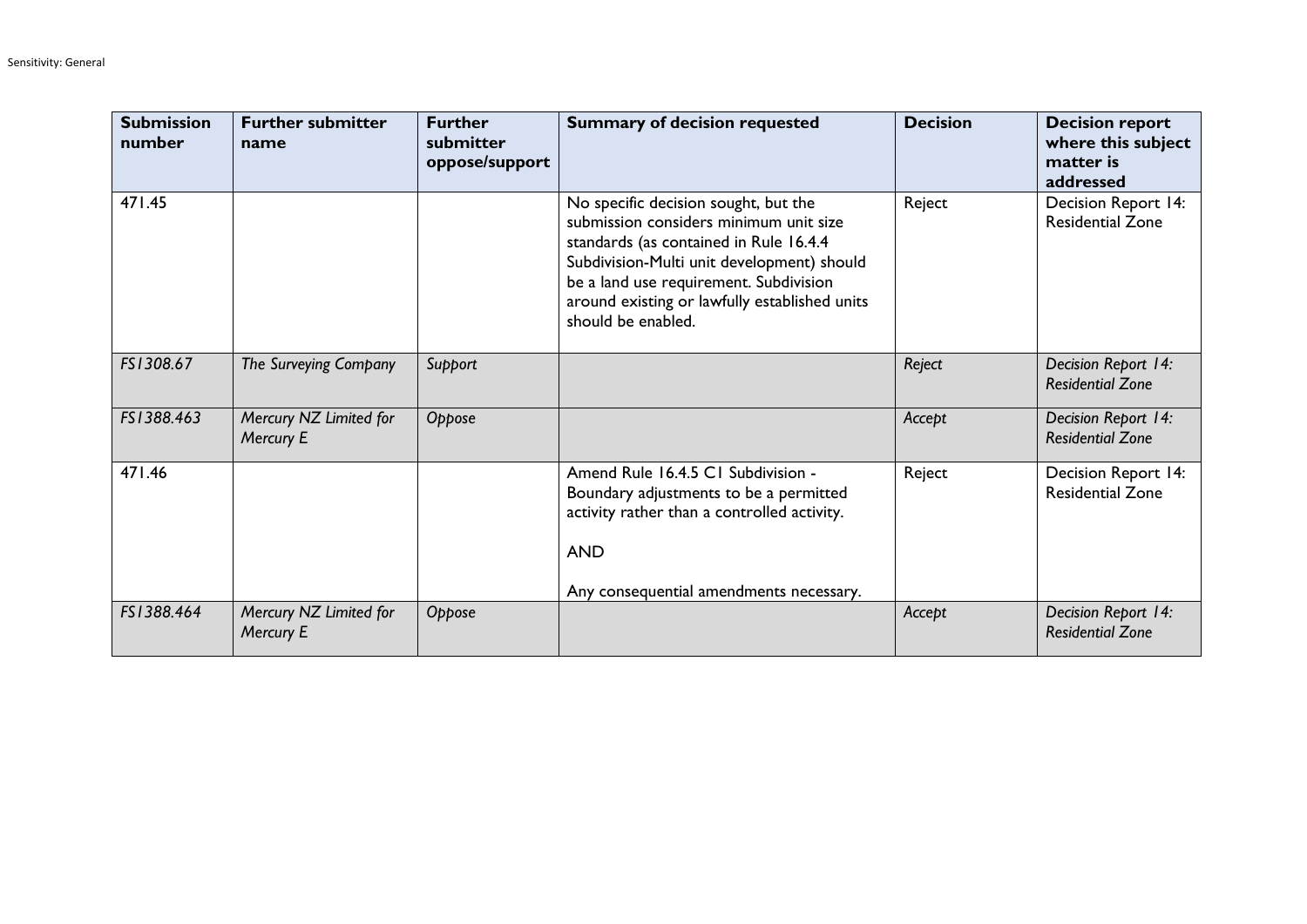| <b>Submission</b><br>number | <b>Further submitter</b><br>name    | <b>Further</b><br>submitter<br>oppose/support | <b>Summary of decision requested</b>                                                                                                                                                                                                                                                                                         | <b>Decision</b> | <b>Decision report</b><br>where this subject<br>matter is<br>addressed |
|-----------------------------|-------------------------------------|-----------------------------------------------|------------------------------------------------------------------------------------------------------------------------------------------------------------------------------------------------------------------------------------------------------------------------------------------------------------------------------|-----------------|------------------------------------------------------------------------|
| 471.47                      |                                     |                                               | Amend Rule 16.4.6 Subdivision -<br>Amendments and updates to cross lease flats<br>plans and conversion to freehold, by:<br>deleting references to alterations to exclusive<br>enabling permitted activity<br>use areas; and<br>amendments in certain circumstances.<br><b>AND</b><br>Any consequential amendments necessary. | Accept in part  | Decision Report 14:<br><b>Residential Zone</b>                         |
| 471.48                      |                                     |                                               | Add "residential activity" as a permitted<br>activity to Rule 22.1.2 Permitted Activities.<br><b>AND</b><br>Any consequential amendments necessary.                                                                                                                                                                          | Accept          | Decision Report 22:<br><b>Rural Zone</b>                               |
| FS1388.465                  | Mercury NZ Limited for<br>Mercury E | Oppose                                        |                                                                                                                                                                                                                                                                                                                              | Reject          |                                                                        |
| 471.49                      |                                     |                                               | Add "travellers' accommodation for less than<br>5 people" as a permitted activity to Rule<br>22.1.2 Permitted Activities. AND Any<br>consequential amendments necessary.                                                                                                                                                     | Accept in Part  | Decision Report 22:<br><b>Rural Zone</b>                               |
| FS1302.8                    | <b>Mercer Airport</b>               | Support                                       |                                                                                                                                                                                                                                                                                                                              | Accept in Part  |                                                                        |
| FS1306.9                    | <b>Hynds Foundation</b>             | Support                                       |                                                                                                                                                                                                                                                                                                                              | Accept in Part  |                                                                        |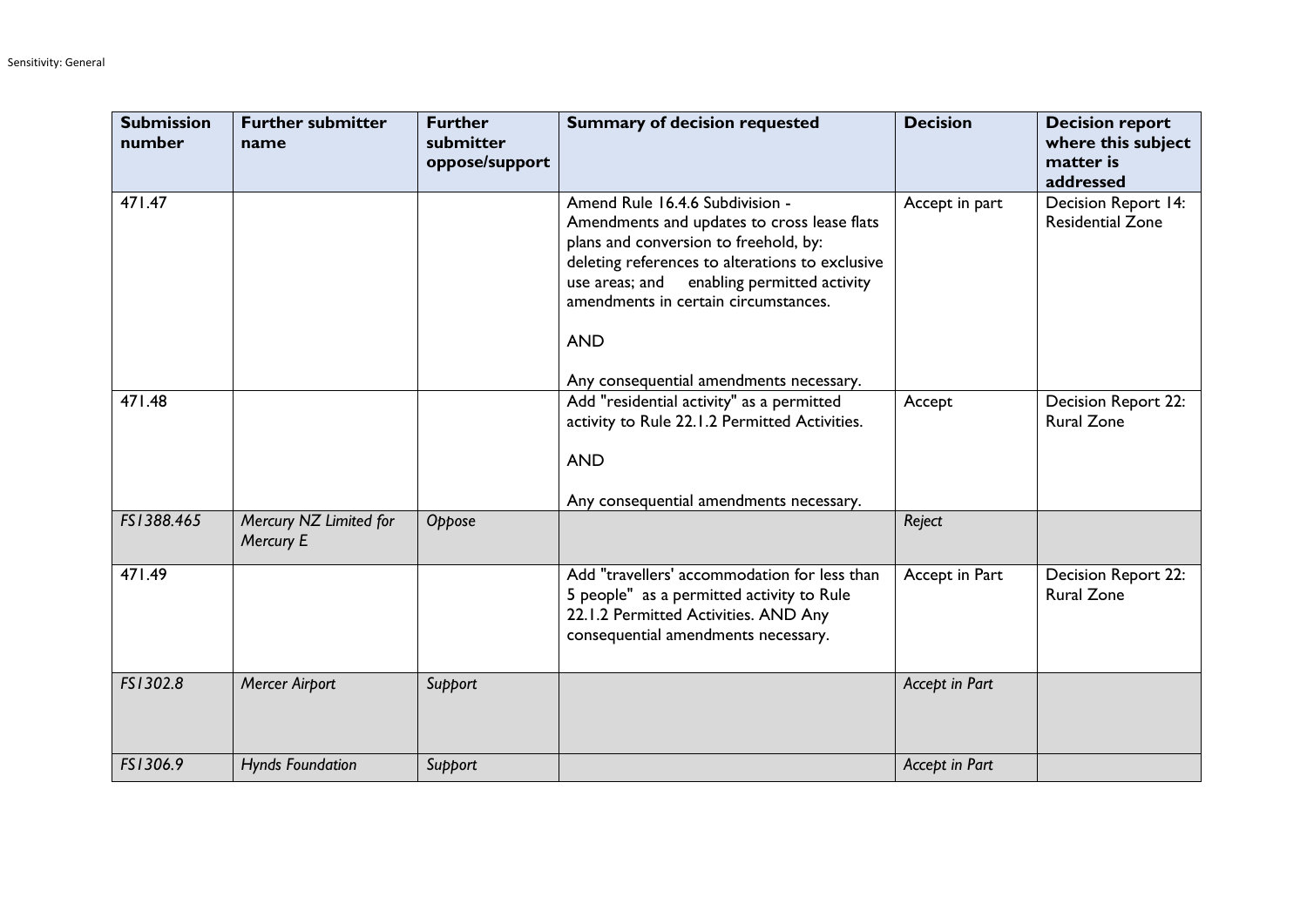| <b>Submission</b><br>number | <b>Further submitter</b><br>name          | <b>Further</b><br>submitter<br>oppose/support | <b>Summary of decision requested</b>                                                                                                                                                                                                           | <b>Decision</b> | <b>Decision report</b><br>where this subject<br>matter is<br>addressed |
|-----------------------------|-------------------------------------------|-----------------------------------------------|------------------------------------------------------------------------------------------------------------------------------------------------------------------------------------------------------------------------------------------------|-----------------|------------------------------------------------------------------------|
| FS1388.466                  | Mercury NZ Limited for<br>Mercury E       | Oppose                                        |                                                                                                                                                                                                                                                | Accept in Part  |                                                                        |
| 471.50                      |                                           |                                               | Amend Rule 16.3.2 D1 Minor dwelling to be<br>restricted discretionary activity as follows:<br><b>DIRDI</b> A minor dwelling that does not<br>comply with Rule 16.3.2 PI.<br><b>AND</b>                                                         | Reject          | Decision Report 14:<br><b>Residential Zone</b>                         |
| FS1308.68                   | The Surveying Company                     | Support                                       | Any consequential amendments necessary.                                                                                                                                                                                                        | Reject          | Decision Report 14:<br><b>Residential Zone</b>                         |
| FS1269.127                  | <b>Housing New Zealand</b><br>Corporation | Support                                       |                                                                                                                                                                                                                                                | Reject          | Decision Report 14:<br><b>Residential Zone</b>                         |
| 471.51                      |                                           |                                               | Amend Rule 16.3.3.1 D1 Height - Building<br>general to be a restricted discretionary<br>activity as follows: <b>DHRDI</b> Any building that<br>does not comply with Rule 16.3.3.1 P1.<br><b>AND</b><br>Any consequential amendments necessary. | Accept          | Decision Report 14:<br><b>Residential Zone</b>                         |
| FS1269.128                  | <b>Housing New Zealand</b><br>Corporation | Support                                       |                                                                                                                                                                                                                                                | Accept          | Decision Report 14:<br><b>Residential Zone</b>                         |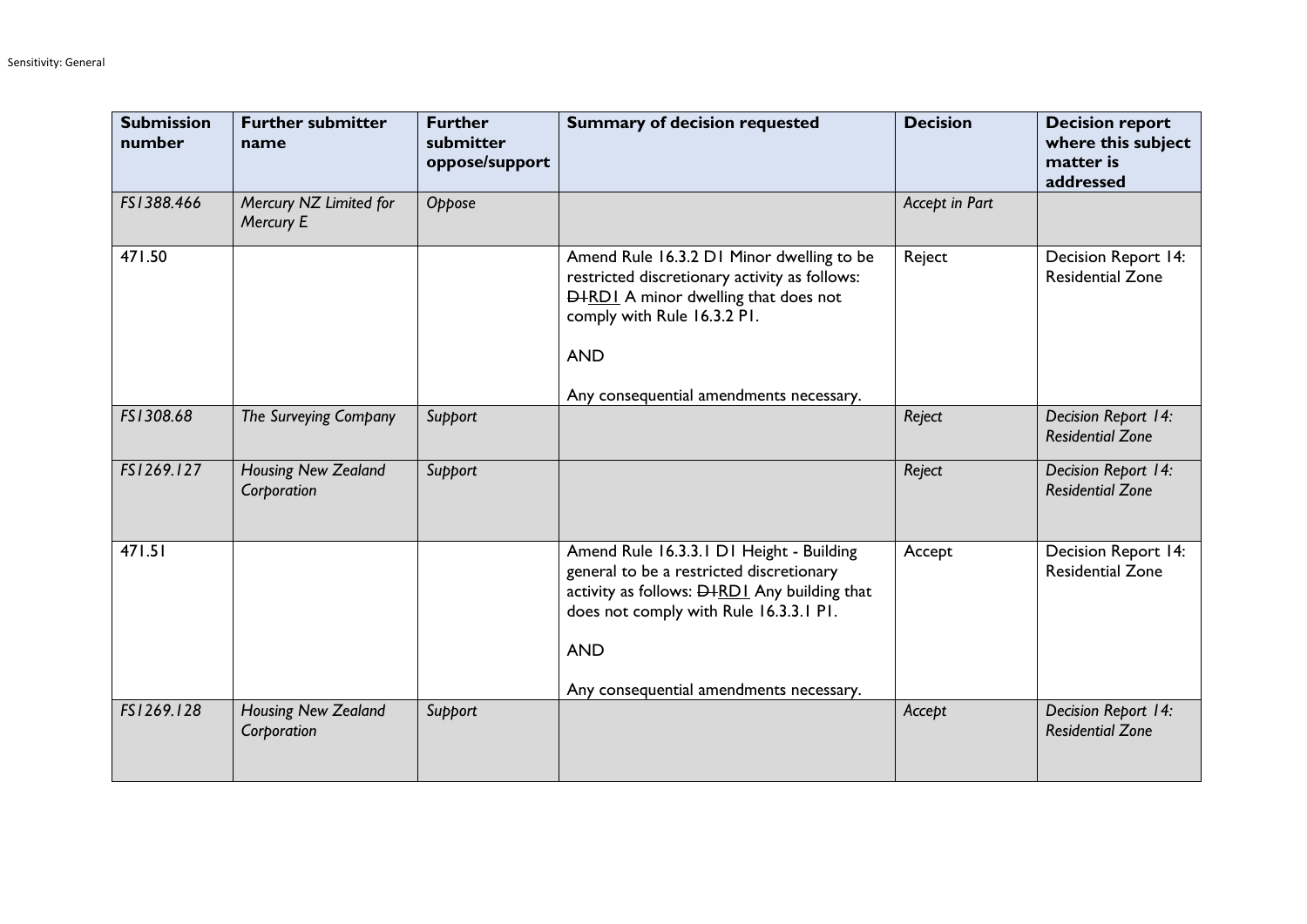| <b>Submission</b><br>number | <b>Further submitter</b><br>name          | <b>Further</b><br>submitter<br>oppose/support | <b>Summary of decision requested</b>                                                                                                                                                                                                                                                              | <b>Decision</b> | <b>Decision report</b><br>where this subject<br>matter is<br>addressed |
|-----------------------------|-------------------------------------------|-----------------------------------------------|---------------------------------------------------------------------------------------------------------------------------------------------------------------------------------------------------------------------------------------------------------------------------------------------------|-----------------|------------------------------------------------------------------------|
| 471.52                      |                                           |                                               | Amend Rule 16.3.3.3 D1 Height- Buildings,<br>structures and vegetation within an airport<br>obstacle limitation surface to be a restricted<br>discretionary activity as follows: <b>DHRDI</b> A<br>building, structure or vegetation that does<br>not comply with Rule 16.3.3.3 PI.<br><b>AND</b> | Reject          | Decision Report 14:<br><b>Residential Zone</b>                         |
|                             |                                           |                                               | Any consequential amendments necessary.                                                                                                                                                                                                                                                           |                 |                                                                        |
| FS1253.2                    | <b>Waikato Regional Airport</b><br>Ltd    | Oppose                                        |                                                                                                                                                                                                                                                                                                   | Accept          | Decision Report 14:<br><b>Residential Zone</b>                         |
| FS1269.129                  | <b>Housing New Zealand</b><br>Corporation | Support                                       |                                                                                                                                                                                                                                                                                                   | Reject          | Decision Report 14:<br><b>Residential Zone</b>                         |
| FS1308.181                  | The Surveying Company                     | Oppose                                        |                                                                                                                                                                                                                                                                                                   | Accept          | Decision Report 14:<br><b>Residential Zone</b>                         |
| 471.53                      |                                           |                                               | Amend Rule 16.3.6 D1 Building coverage to<br>be a restricted discretionary activity as<br>follows: <b>DHRDI</b> Total building coverage that<br>does not comply with Rule 16.3.6 PI, P2 or<br>P3.<br><b>AND</b><br>Any consequential amendments necessary.                                        | Accept          | Decision Report 14:<br><b>Residential Zone</b>                         |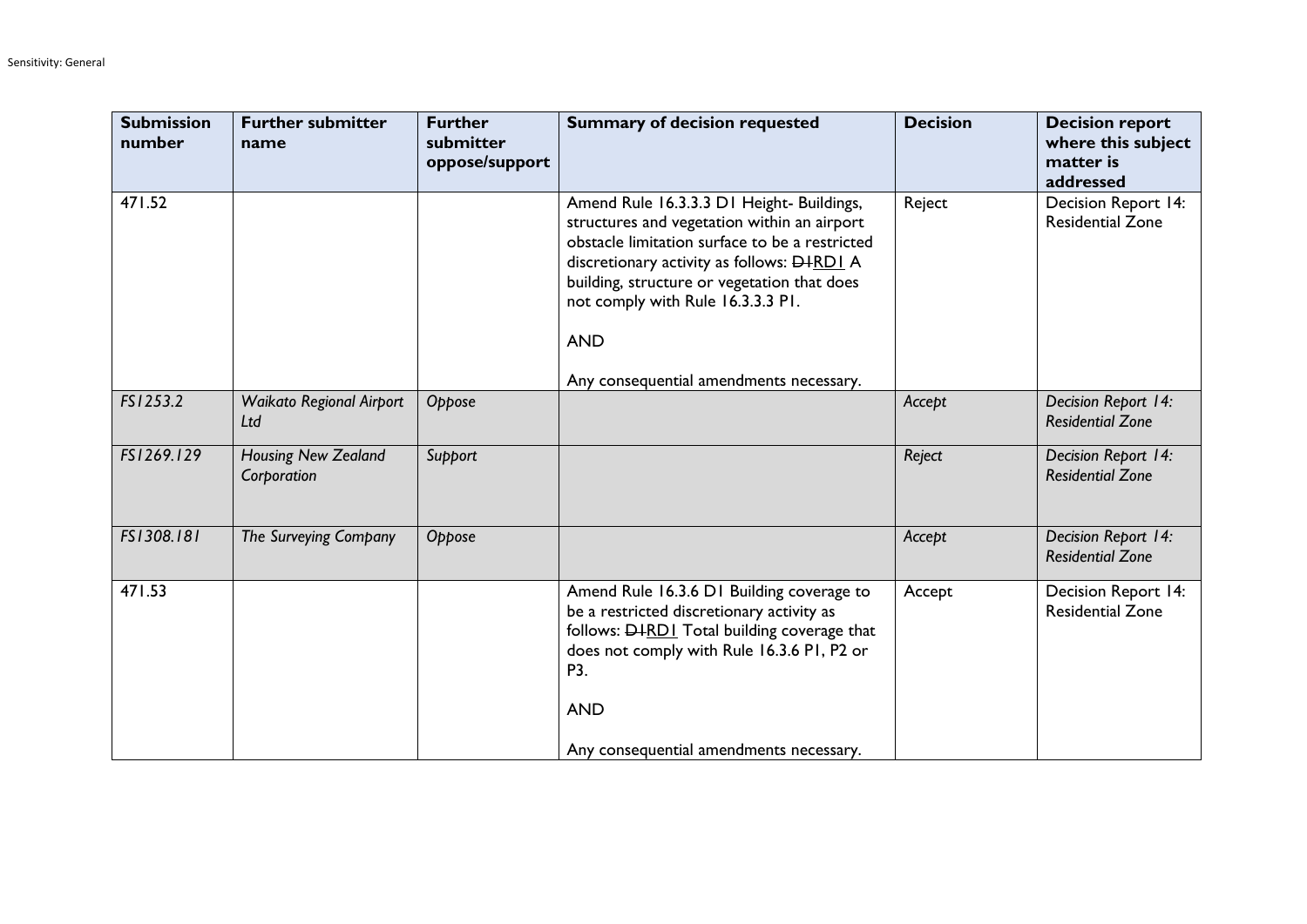| <b>Submission</b><br>number | <b>Further submitter</b><br>name          | <b>Further</b><br>submitter<br>oppose/support | <b>Summary of decision requested</b>                                                                                                                                                                                              | <b>Decision</b> | <b>Decision report</b><br>where this subject<br>matter is<br>addressed |
|-----------------------------|-------------------------------------------|-----------------------------------------------|-----------------------------------------------------------------------------------------------------------------------------------------------------------------------------------------------------------------------------------|-----------------|------------------------------------------------------------------------|
| FS1269.130                  | Housing New Zealand<br>Corporation        | Support                                       |                                                                                                                                                                                                                                   | Accept          | Decision Report 14:<br><b>Residential Zone</b>                         |
| FS1308.182                  | The Surveying Company                     | Oppose                                        |                                                                                                                                                                                                                                   | Reject          | Decision Report 14:<br><b>Residential Zone</b>                         |
| 471.54                      |                                           |                                               | Amend Rule 16.3.7 D1 Living court to be a<br>restricted discretionary activity as follows:<br><b>DHRDI</b> A living court that does not comply<br>with Rule 16.3.7 PI or P2. AND Any<br>consequential amendments necessary.       | Accept          | Decision Report 14:<br><b>Residential Zone</b>                         |
| FS1269.131                  | <b>Housing New Zealand</b><br>Corporation | Support                                       |                                                                                                                                                                                                                                   | Accept          | Decision Report 14:<br><b>Residential Zone</b>                         |
| FS1308.183                  | The Surveying Company                     | Oppose                                        |                                                                                                                                                                                                                                   | Reject          | Decision Report 14:<br><b>Residential Zone</b>                         |
| 471.55                      |                                           |                                               | Amend Rule 16.3.8 D1 Service court to be a<br>restricted discretionary activity as follows:<br><b>DHRDI</b> A service court that does not comply<br>with Rule 16.3.8 PI.<br><b>AND</b><br>Any consequential amendments necessary. | Accept          | Decision Report 14:<br><b>Residential Zone</b>                         |